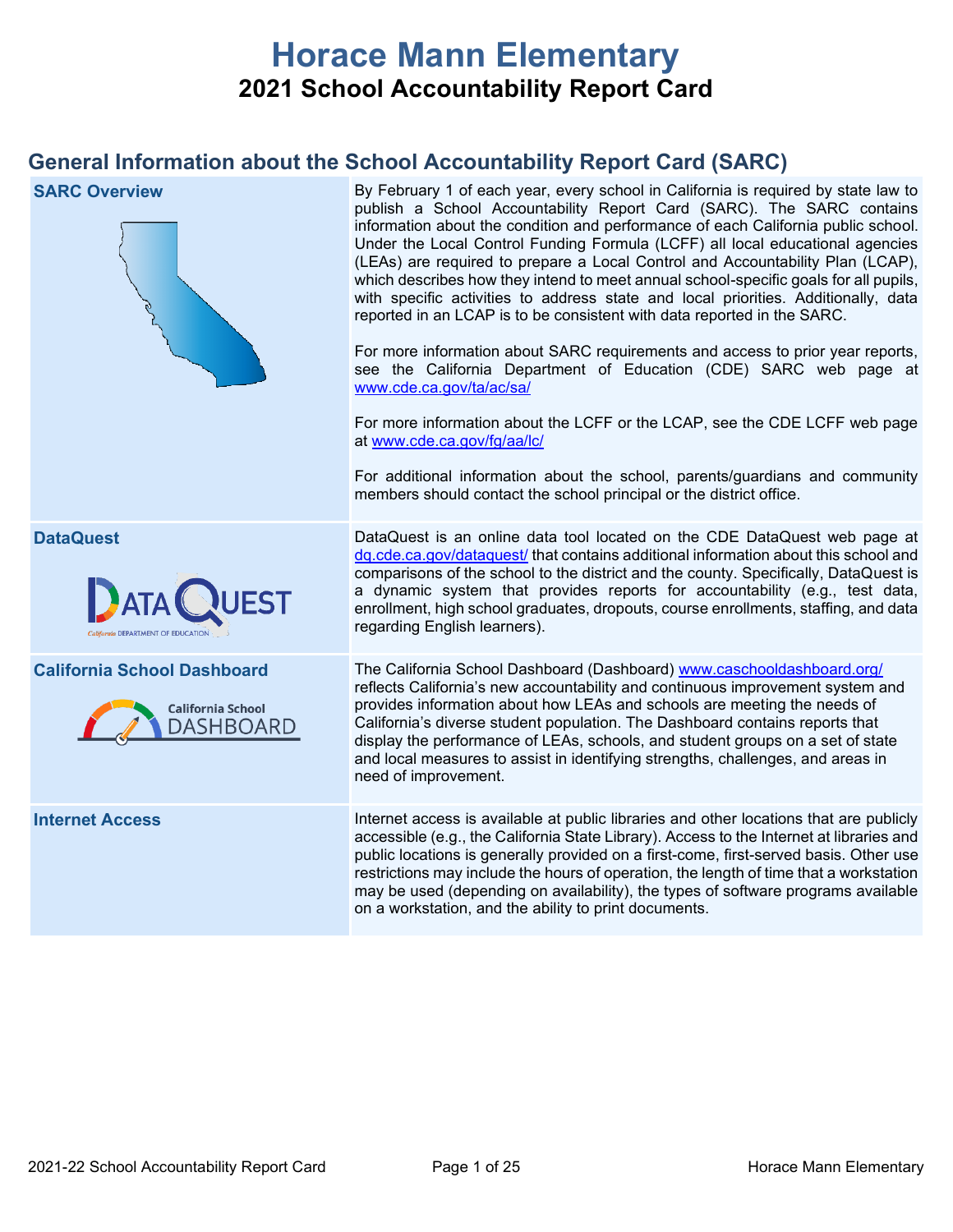## **2021-22 School Contact Information**

| <b>School Name</b>                       | Horace Mann Elementary  |
|------------------------------------------|-------------------------|
| <b>Street</b>                            | 2710 Niles Street       |
| City, State, Zip                         | Bakersfield, CA 93306   |
| <b>Phone Number</b>                      | 661-631-5360            |
| <b>Principal</b>                         | <b>Russell Gayer</b>    |
| <b>Email Address</b>                     | gayerr@bcsd.com         |
| <b>School Website</b>                    | www.bcsd.com/horacemann |
| <b>County-District-School (CDS) Code</b> | 15-63321-6008981        |

| 2021-22 District Contact Information |                                         |  |  |  |
|--------------------------------------|-----------------------------------------|--|--|--|
| <b>District Name</b>                 | <b>Bakersfield City School District</b> |  |  |  |
| <b>Phone Number</b>                  | 661-631-4600                            |  |  |  |
| Superintendent                       | Mark Luque                              |  |  |  |
| <b>Email Address</b>                 | supt@bcsd.com                           |  |  |  |
| <b>District Website Address</b>      | www.bcsd.com                            |  |  |  |

## **2021-22 School Overview**

The School Accountability Report Card was established by Proposition 98, an initiative passed by California voters. As you read the Report Card, you will gain a better understanding of Horace Mann Elementary as a school with a commitment towards academic achievement and continuous improvement, a faculty that is professionally skilled and personally committed to meeting the learning needs of students, and a student body that is enthusiastic and motivated to achieve to their fullest potential.

At Horace Mann School we believe that:

- A strong academic background is essential for all students to have successful and productive lives.
- Teachers, administrators, parents and the community share the responsibility for advancing the school's mission.
- Students learn in different ways and should be provided with a variety of instructional approaches to support their learning.
- A safe, attractive and physically comfortable environment promotes student learning.
- The commitment to continuous improvement is imperative if our school is going to enable students to become confident, self-directed learners.

\* Parents are the child's first teacher and we will do all we can to support the needs of families, provide training and opportunities for them to be a part of the education for their child.

The mission of Horace Mann School is to create a learning community where individuality is valued and students are motivated to learn the necessary skills to become productive citizens in an ever-changing society.

Narrative is developed and provided by the LEA.

Suggested questions that may be answered include:

• Horace Mann is unique because it is one of the oldest standing schools in the Bakersfield City School District. Opened first in 1927, it has withstood the test of time, undergone major remodels, leadership and personnel. The one thing that remains the same is the commitment to excellence in academics, efforts to support families and leadership that focuses on student achievement.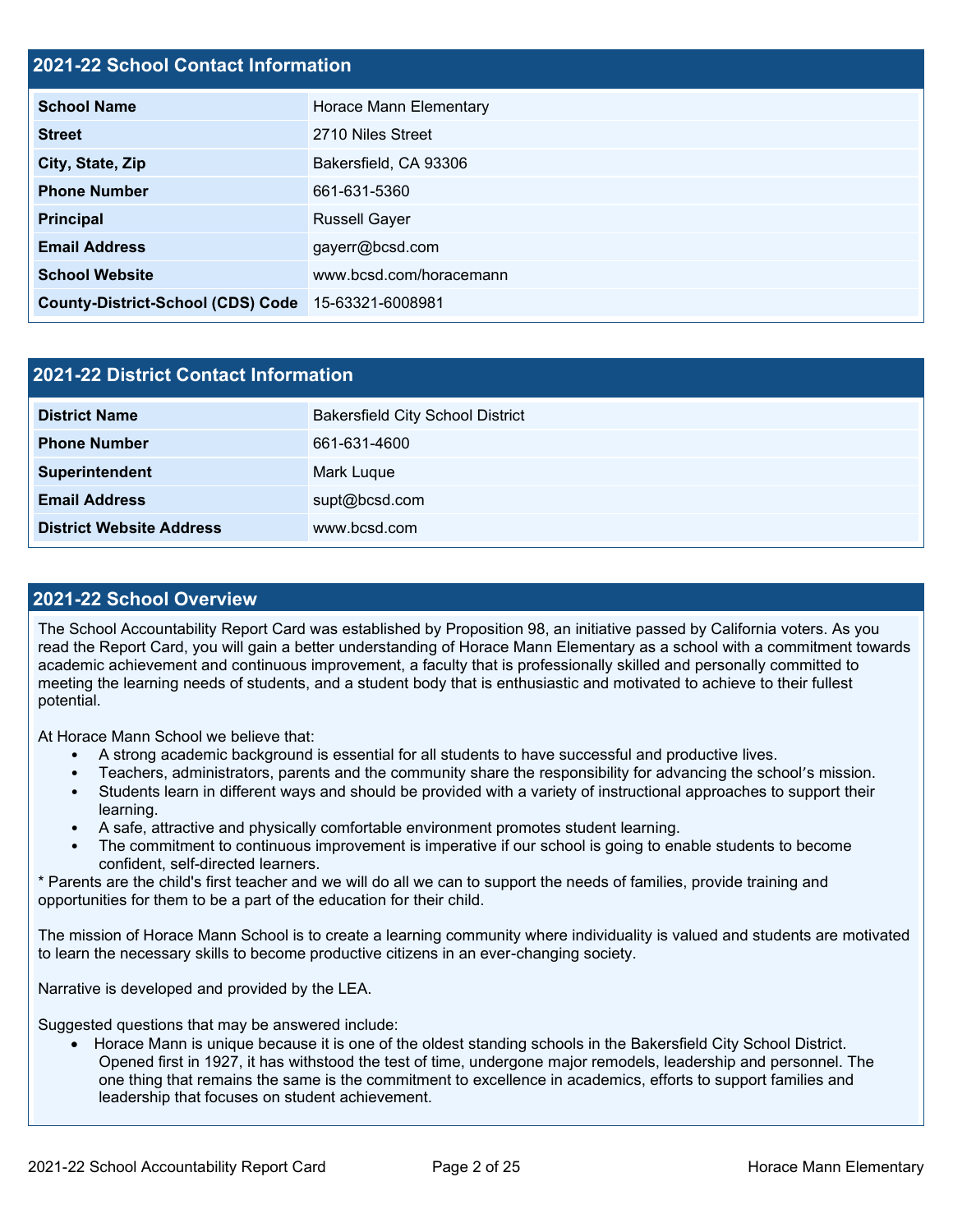### **2021-22 School Overview**

- Horace Mann goals for the coming year are to raise tests scores in not only state assessments in Reading and Math but to also raise achievement levels in formative assessments along the way. We aim to gain +3 points toward the state standards and grow 10% in reading and math on STAR tests. We also have goals to increase attendance percentages and lower the number of chronic absenteeism.
- Progress indicators will include District formative assessment results, increased attendance and lowering chronic absenteeism.
- Attendance will be monitored daily and chronic absenteeism will be monitored weekly. Assessments will be monitored quarterly by the District data management tools.
- The School will focus on good first instruction for students being key. We will monitor and assess students as needed for the MTSS process to rule out disabilities and institute early intervention. Students will be using Accelerated Reader, STAR reading and math to help achieve academic goals and students needing intensive intervention in reading will join a reading group with the intervention specialist. Teachers will be provided opportunities for cognitive coaching with the Academic Program Leader and the Academic Coach. The Academic Program Leader and the Academic Coach will model lessons, make observations and deliver cognitive feedback to help teachers remain focused on the accurate delivery of content knowledge, lesson planning, behavior management and assessment.

## **About this School**

## **2020-21 Student Enrollment by Grade Level**

| <b>Grade Level</b>      | <b>Number of Students</b> |
|-------------------------|---------------------------|
| Kindergarten            | 122                       |
| Grade 1                 | 147                       |
| Grade 2                 | 120                       |
| Grade 3                 | 116                       |
| Grade 4                 | 112                       |
| Grade 5                 | 118                       |
| Grade 6                 | 115                       |
| <b>Total Enrollment</b> | 850                       |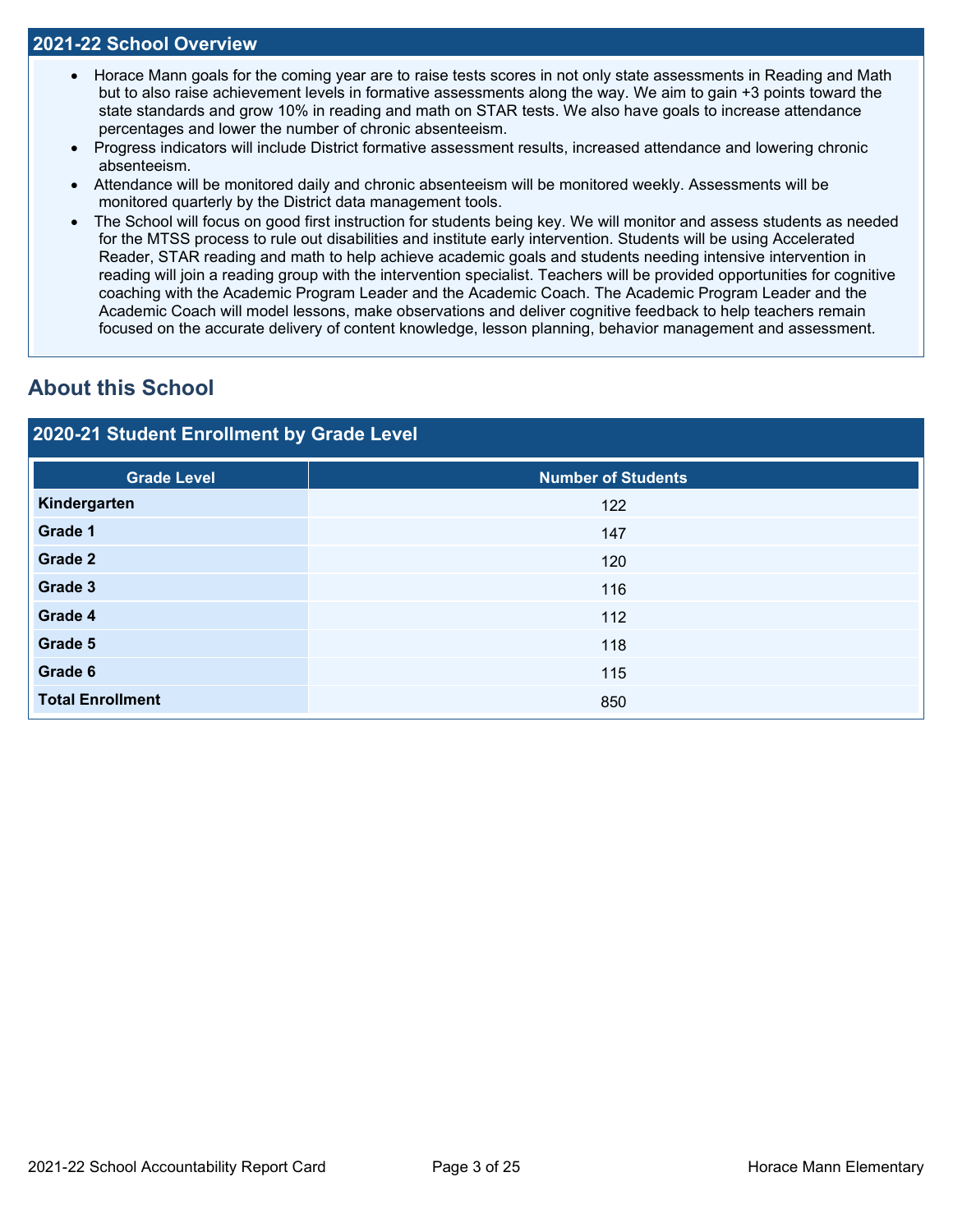## **2020-21 Student Enrollment by Student Group**

| <b>Student Group</b>                   | <b>Percent of Total Enrollment</b> |
|----------------------------------------|------------------------------------|
| Female                                 | 47.1                               |
| <b>Male</b>                            | 52.9                               |
| American Indian or Alaska Native       | 0.8                                |
| Asian                                  | 0.1                                |
| <b>Black or African American</b>       | 4.6                                |
| <b>Hispanic or Latino</b>              | 88.5                               |
| <b>Two or More Races</b>               | 0.8                                |
| <b>White</b>                           | 5.2                                |
| <b>English Learners</b>                | 36.5                               |
| <b>Foster Youth</b>                    | 0.6                                |
| <b>Homeless</b>                        | 2.1                                |
| <b>Socioeconomically Disadvantaged</b> | 96.7                               |
| <b>Students with Disabilities</b>      | 9.2                                |
|                                        |                                    |
|                                        |                                    |

## **A. Conditions of Learning State Priority: Basic**

The SARC provides the following information relevant to the State priority: Basic (Priority 1):

- Degree to which teachers are appropriately assigned and fully credentialed in the subject area and for the pupils they are teaching;
- Pupils have access to standards-aligned instructional materials; and
- School facilities are maintained in good repair

Note: For more information refer to the Updated Teacher Equity Definitions web page at<https://www.cde.ca.gov/pd/ee/teacherequitydefinitions.asp>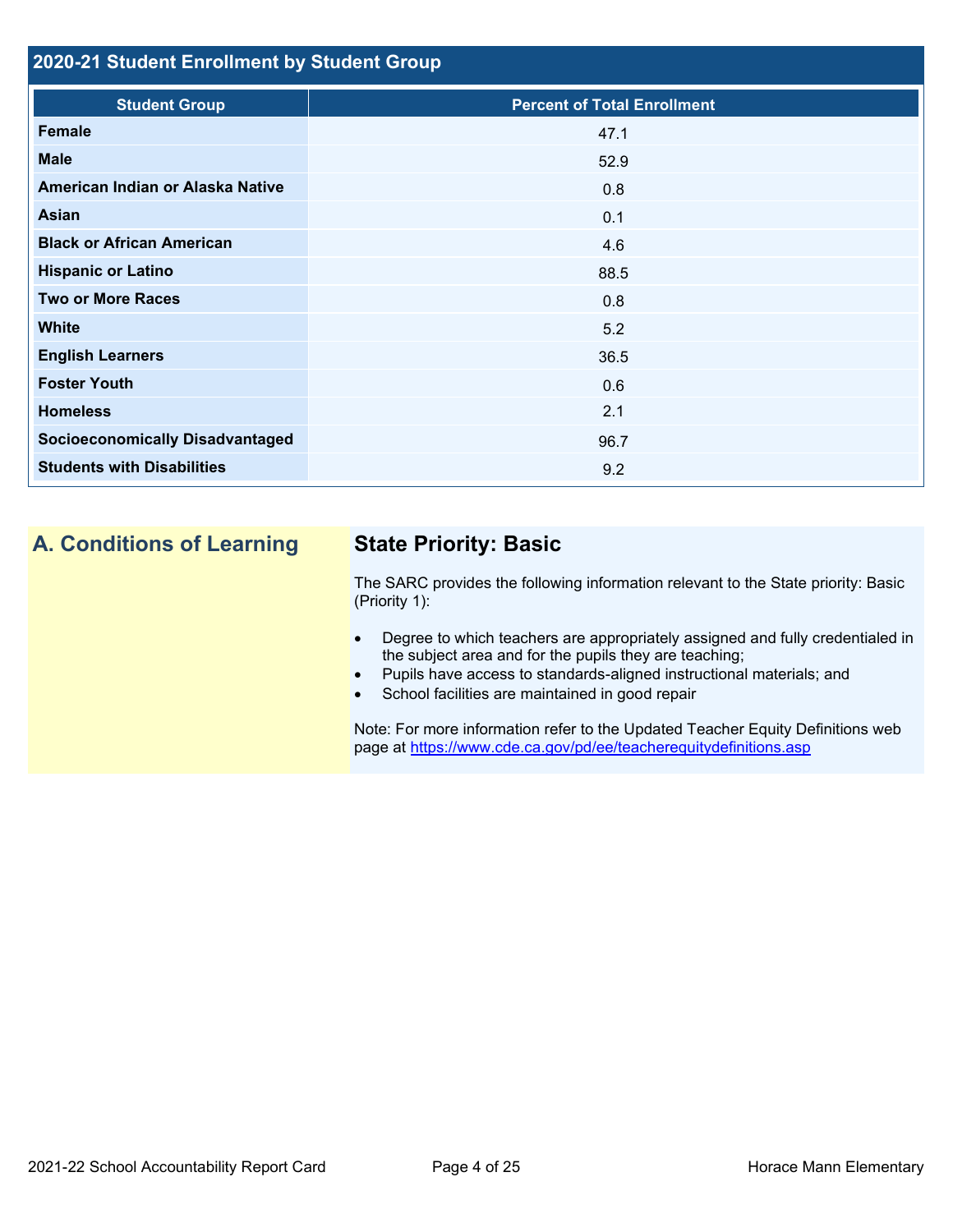| <b>2019-20 Teacher Preparation and Placement</b>                                                |         |  |  |  |  |
|-------------------------------------------------------------------------------------------------|---------|--|--|--|--|
| <b>Authorization/Assignment</b>                                                                 | 2019-20 |  |  |  |  |
| Fully (Preliminary or Clear) Credentialed for Subject and Student Placement (properly assigned) |         |  |  |  |  |
| <b>Intern Credential Holders Properly Assigned</b>                                              |         |  |  |  |  |
| Teachers Without Credentials and Misassignments ("ineffective" under ESSA)                      |         |  |  |  |  |
| Credentialed Teachers Assigned Out-of-Field ("out-of-field" under ESSA)                         |         |  |  |  |  |
| Unknown                                                                                         |         |  |  |  |  |
| <b>Total Teaching Positions</b>                                                                 |         |  |  |  |  |

Note: The data in this table is based on Full Time Equivalent (FTE) status. One FTE equals one staff member working full time; one FTE could also represent two staff members who each work 50 percent of full time. Additionally, an assignment is defined as a position that an educator is assigned to based on setting, subject, and grade level. An authorization is defined as the services that an educator is authorized to provide to students.

# **2019-20 Teachers Without Credentials and Misassignments (considered "ineffective" under ESSA) Authorization/Assignment 2019-20 Permits and Waivers Misassignments Vacant Positions Total Teachers Without Credentials and Misassignments**

## **2019-20 Credentialed Teachers Assigned Out-of-Field (considered "out-of-field" under ESSA)**

| <b>Indicator</b>                                              | 2019-20 |
|---------------------------------------------------------------|---------|
| <b>Credentialed Teachers Authorized on a Permit or Waiver</b> |         |
| <b>Local Assignment Options</b>                               |         |
| <b>Total Out-of-Field Teachers</b>                            |         |

## **2019-20 Class Assignments Indicator 2019-20 Misassignments for English Learners** (a percentage of all the classes with English learners taught by teachers that are misassigned) **No credential, permit or authorization to teach** (a percentage of all the classes taught by teachers with no record of an authorization to teach)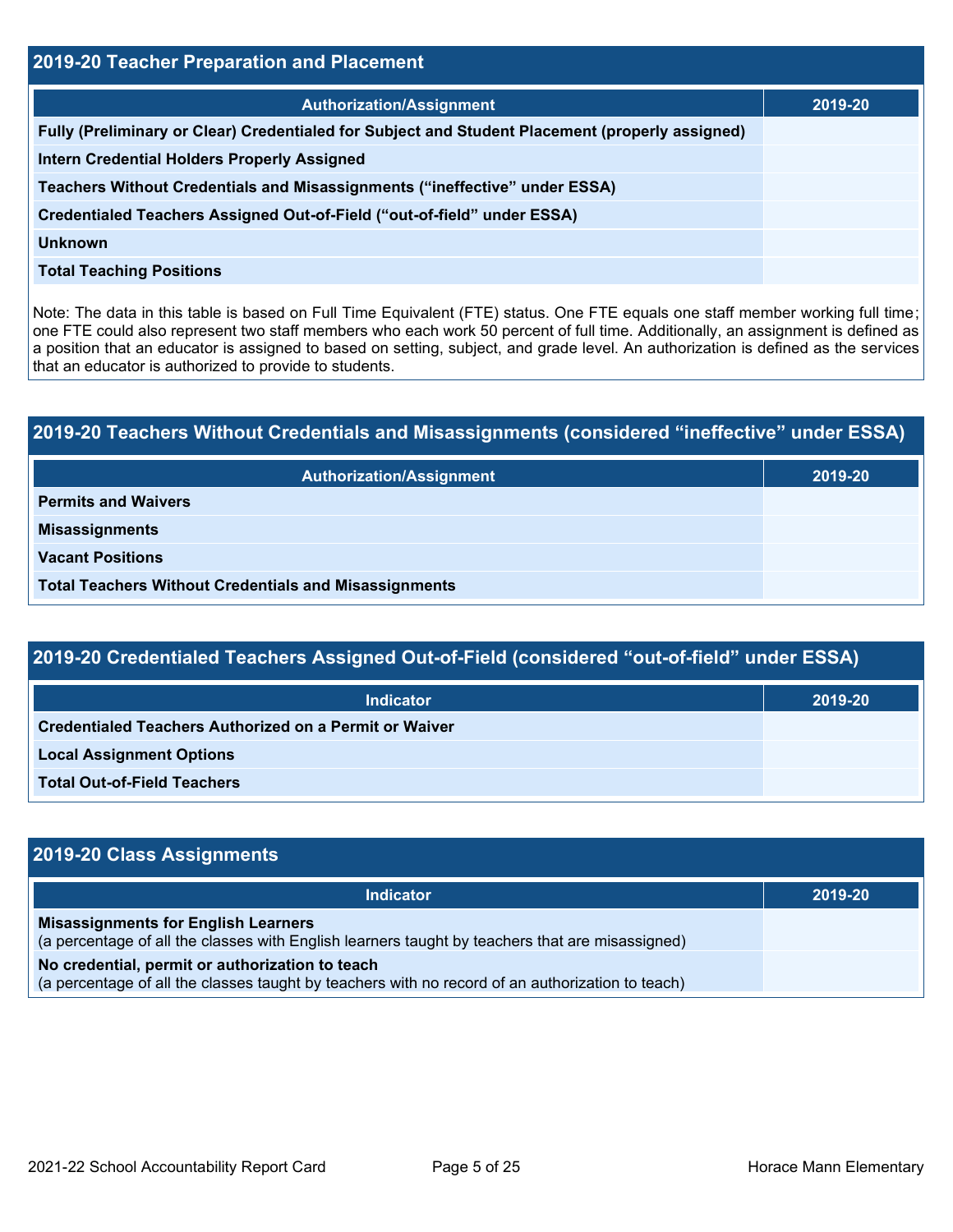## **2021-22 Quality, Currency, Availability of Textbooks and Other Instructional Materials**

Every student is provided with sufficient and standards-aligned textbooks or other instructional materials.

### **Year and month in which the data were collected** September, 2021

| <b>Subject</b>                    | <b>Textbooks and Other Instructional Materials/year of</b><br><b>Adoption</b>                                                                                                                                                                                                                            | <b>From</b><br><b>Most</b><br><b>Recent</b><br><b>Adoption</b> | <b>Percent</b><br><b>Students</b><br><b>Lacking Own</b><br><b>Assigned</b><br><b>Copy</b> |
|-----------------------------------|----------------------------------------------------------------------------------------------------------------------------------------------------------------------------------------------------------------------------------------------------------------------------------------------------------|----------------------------------------------------------------|-------------------------------------------------------------------------------------------|
| <b>Reading/Language Arts</b>      | Grades TK-5: Benchmark Education Company, Benchmark<br>Advance California; Benchmark Adelante California, 2018<br>Grades 6-8: McGraw Hill, Study Sync, 2018<br>Grades TK-5: Benchmark Education Company, Benchmark<br>Advance (How English Works) (ELD), 2018<br>Grades 6-8: HMH, English 3D (ELD), 2017 | Yes                                                            | 0%                                                                                        |
| <b>Mathematics</b>                | Grades K-5: McGraw Hill, McGraw Hill My Math, 2013<br>Grades 6-8: McGraw Hill, McGraw Hill California Math,<br>Courses 1-3, 2013<br>Grade 7: McGraw Hill, Glencoe Math Accelerated, 2013<br>Grade 8: McGraw Hill, Glencoe Algebra 1, 2013                                                                | Yes                                                            | $0\%$                                                                                     |
| <b>Science</b>                    | Grades K-5: Houghton Mifflin, Houghton Mifflin California<br>Science, 2007<br>Grades 6-8: Holt, Rinehart & Winston, Holt California<br>Science: Earth, Life and Physical Science, 2007                                                                                                                   | Yes                                                            | 0%                                                                                        |
| <b>History-Social Science</b>     | Grades K-5: Harcourt School Publishers, Reflections, 2007<br>Grade 6: Pearson Education, myWorld Ancient Civilizations,<br>2019<br>Grade 7: Pearson Education, myWorld Medieval And Modern<br><b>Times, 2019</b><br>Grade 8: Pearson Education, myWorld Growth and Conflict,<br>2019                     | Yes                                                            | 0%                                                                                        |
| <b>Visual and Performing Arts</b> | Grades TK-6 (Elementary): The California Arts Project, BCSD<br>Course of Study TK-5 (Online), 2019<br>Grades 6-8 (Jr Hi/Middle School): Pearson Scott Foresman,<br>Pearson/Scott Foresman, Art, 2007<br>Grades 6-8: Silver Burdett, Silver Burdett Making Music, 2007                                    | Yes                                                            | 0%                                                                                        |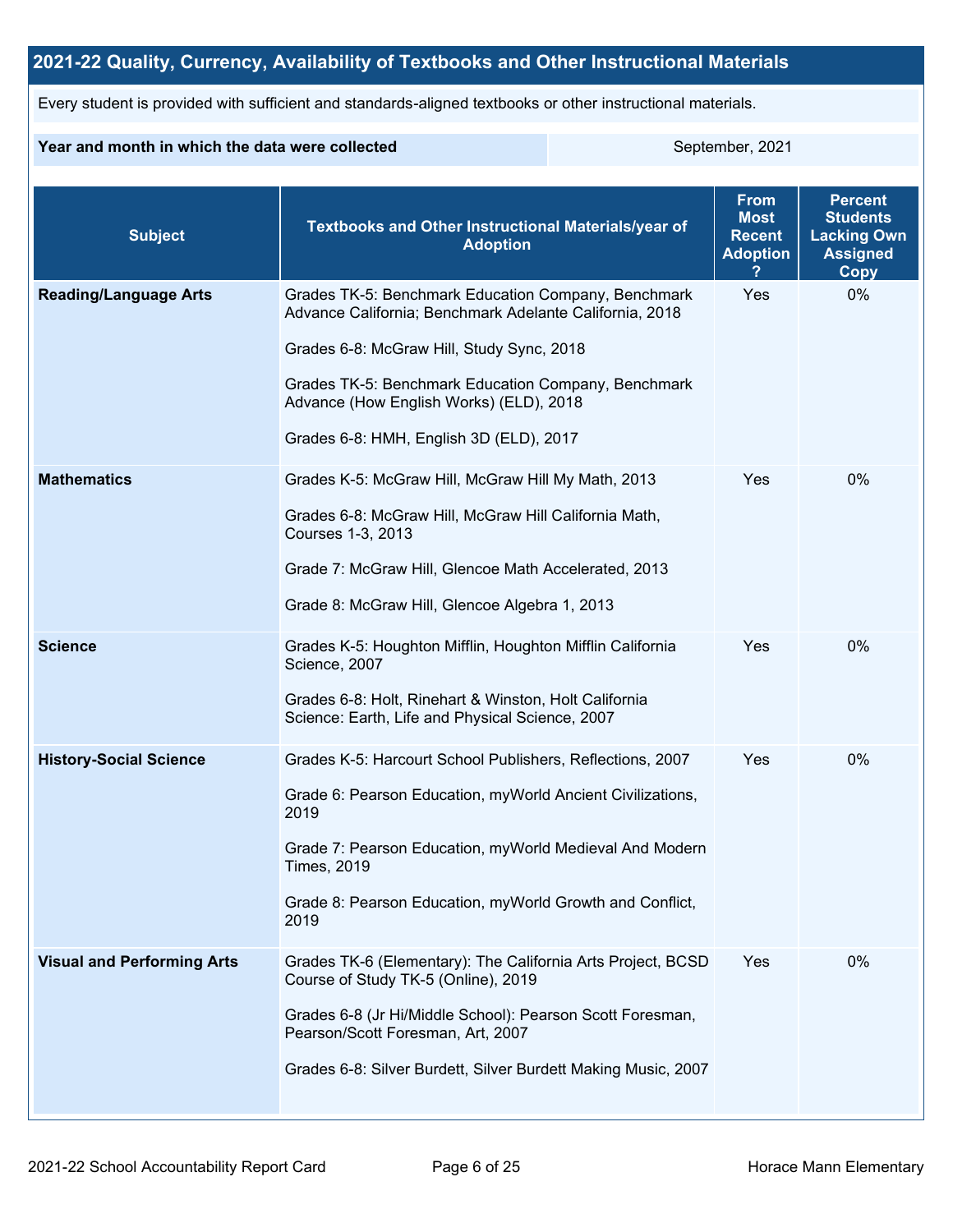## **School Facility Conditions and Planned Improvements**

Horace Mann School was built in 1930 and modernized in 1991. It sits on 11.85 acres of which 6.65 acres is playground. This school has 43 classrooms, a multi-purpose facility, library, pre-k classroom, instructional materials center, after school program room, staff lounge, speech room, academic coach room, learning lab and a parent center. The campus also has a staff lounge.

The custodial staff adheres to a weekly cleaning schedule that includes classrooms, restrooms, cafeteria and kitchen areas.

The District's Mobile Maintenance Team visits the school site at least twice a year. Maintenance emergencies are addressed immediately. District personnel maintain the grounds at least once every two weeks.

This site also is maintained to ensure a clean, safe, and functional facility as determined pursuant to a Facility Inspection Tool developed by the State of California Office of Public School Construction. District Funds were used to provide and install 3 new modular classroom for expansion to 6th grade.

#### **Year and month of the most recent FIT report** 8/21/2021

| <b>System Inspected</b>                                                | Rate<br>Good | <b>Rate Rate</b><br>Fair | <b>Poor</b> | <b>Repair Needed and Action Taken or Planned</b> |
|------------------------------------------------------------------------|--------------|--------------------------|-------------|--------------------------------------------------|
| <b>Systems:</b><br>Gas Leaks, Mechanical/HVAC, Sewer                   | X            |                          |             |                                                  |
| Interior:<br><b>Interior Surfaces</b>                                  | X            |                          |             |                                                  |
| <b>Cleanliness:</b><br>Overall Cleanliness, Pest/Vermin Infestation    | $\sf X$      |                          |             |                                                  |
| <b>Electrical</b>                                                      | X            |                          |             |                                                  |
| <b>Restrooms/Fountains:</b><br>Restrooms, Sinks/ Fountains             | $\times$     |                          |             |                                                  |
| Safety:<br>Fire Safety, Hazardous Materials                            | X            |                          |             |                                                  |
| Structural:<br>Structural Damage, Roofs                                | X            |                          |             |                                                  |
| External:<br>Playground/School Grounds, Windows/<br>Doors/Gates/Fences | $\sf X$      |                          |             |                                                  |

| <b>Overall Facility Rate</b> |      |      |      |
|------------------------------|------|------|------|
| <b>Exemplary</b>             | Good | Fair | Poor |
|                              |      |      |      |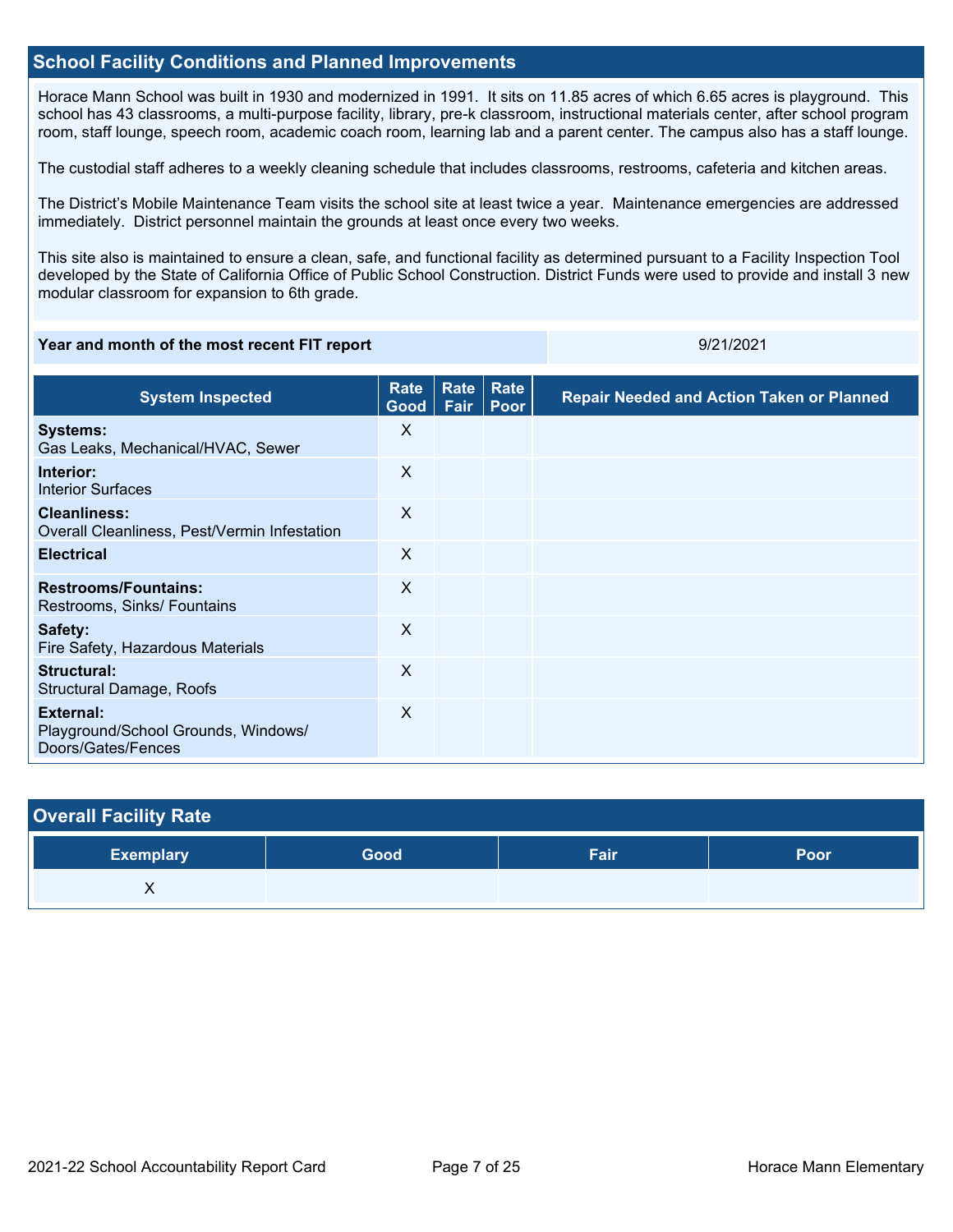## **B. Pupil Outcomes State Priority: Pupil Achievement**

The SARC provides the following information relevant to the State priority: Pupil Achievement (Priority 4):

#### **Statewide Assessments**

(i.e., California Assessment of Student Performance and Progress [CAASPP] System includes the Smarter Balanced Summative Assessments for students in the general education population and the California Alternate Assessments [CAAs] for English language arts/literacy [ELA] and mathematics given in grades three through eight and grade eleven. Only eligible students may participate in the administration of the CAAs. CAAs items are aligned with alternate achievement standards, which are linked with the Common Core State Standards [CCSS] for students with the most significant cognitive disabilities).

The CAASPP System encompasses the following assessments and student participation requirements:

- 1. **Smarter Balanced Summative Assessments and CAAs for ELA** in grades three through eight and grade eleven.
- 2. **Smarter Balanced Summative Assessments and CAAs for mathematics** in grades three through eight and grade eleven.
- 3. **California Science Test (CAST) and CAAs for Science** in grades five, eight, and once in high school (i.e., grade ten, eleven, or twelve).

#### **SARC Reporting in the 2020-2021 School Year Only**

Where the most viable option, LEAs were required to administer the statewide summative assessment in ELA and mathematics. Where a statewide summative assessment was not the most viable option for the LEA (or for one or more gradelevel[s] within the LEA) due to the pandemic, LEAs were allowed to report results from a different assessment that met the criteria established by the State Board of Education (SBE) on March 16, 2021. The assessments were required to be:

- Aligned with CA CCSS for ELA and mathematics;
- Available to students in grades 3 through 8, and grade 11; and
- Uniformly administered across a grade, grade span, school, or district to all eligible students.

#### **Options**

Note that the CAAs could only be administered in-person following health and safety requirements. If it was not viable for the LEA to administer the CAAs in person with health and safety guidelines in place, the LEA was directed to not administer the tests. There were no other assessment options available for the CAAs. Schools administered the Smarter Balanced Summative Assessments for ELA and mathematics, other assessments that meet the SBE criteria, or a combination of both, and they could only choose one of the following:

- Smarter Balanced ELA and mathematics summative assessments;
- Other assessments meeting the SBE criteria; or
- Combination of Smarter Balanced ELA and mathematics summative assessments and other assessments.

The percentage of students who have successfully completed courses that satisfy the requirements for entrance to the University of California and the California State University, or career technical education sequences or programs of study.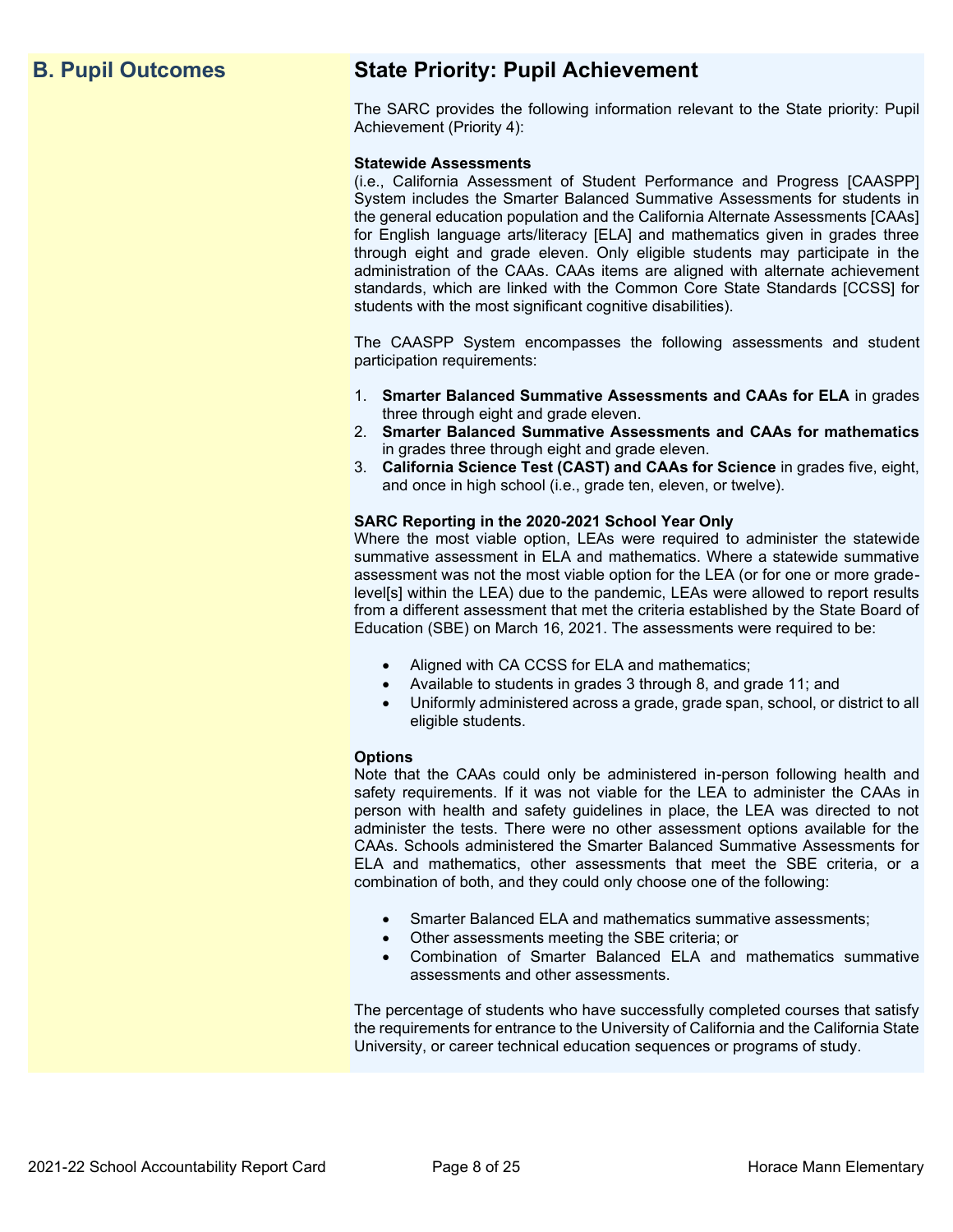## **Percentage of Students Meeting or Exceeding the State Standard on CAASPP**

This table displays CAASPP test results in ELA and mathematics for all students grades three through eight and grade eleven taking and completing a state-administered assessment.

The 2019-2020 data cells with N/A values indicate that the 2019-2020 data are not available due to the COVID-19 pandemic and resulting summative test suspension. The Executive Order N-30-20 was issued which waived the assessment, accountability, and reporting requirements for the 2019-2020 school year.

The 2020-2021 data cells have N/A values because these data are not comparable to other year data due to the COVID-19 pandemic during the 2020-2021 school year. Where the CAASPP assessments in ELA and/or mathematics is not the most viable option, the LEAs were allowed to administer local assessments. Therefore, the 2020-2021 data between school years for the school, district, state are not an accurate comparison. As such, it is inappropriate to compare results of the 2020-2021 school year to other school years.

| Subject                                                              | <b>School</b><br>2019-20 | <b>School</b><br>2020-21 | <b>District</b><br>2019-20 | <b>District</b><br>2020-21 | <b>State</b><br>2019-20 | <b>State</b><br>2020-21 |
|----------------------------------------------------------------------|--------------------------|--------------------------|----------------------------|----------------------------|-------------------------|-------------------------|
| <b>English Language Arts/Literacy</b><br>$\left($ grades 3-8 and 11) | N/A                      | N/A                      | N/A                        | N/A                        | N/A                     | N/A                     |
| <b>Mathematics</b><br>$(grades 3-8 and 11)$                          | N/A                      | N/A                      | N/A                        | N/A                        | N/A                     | N/A                     |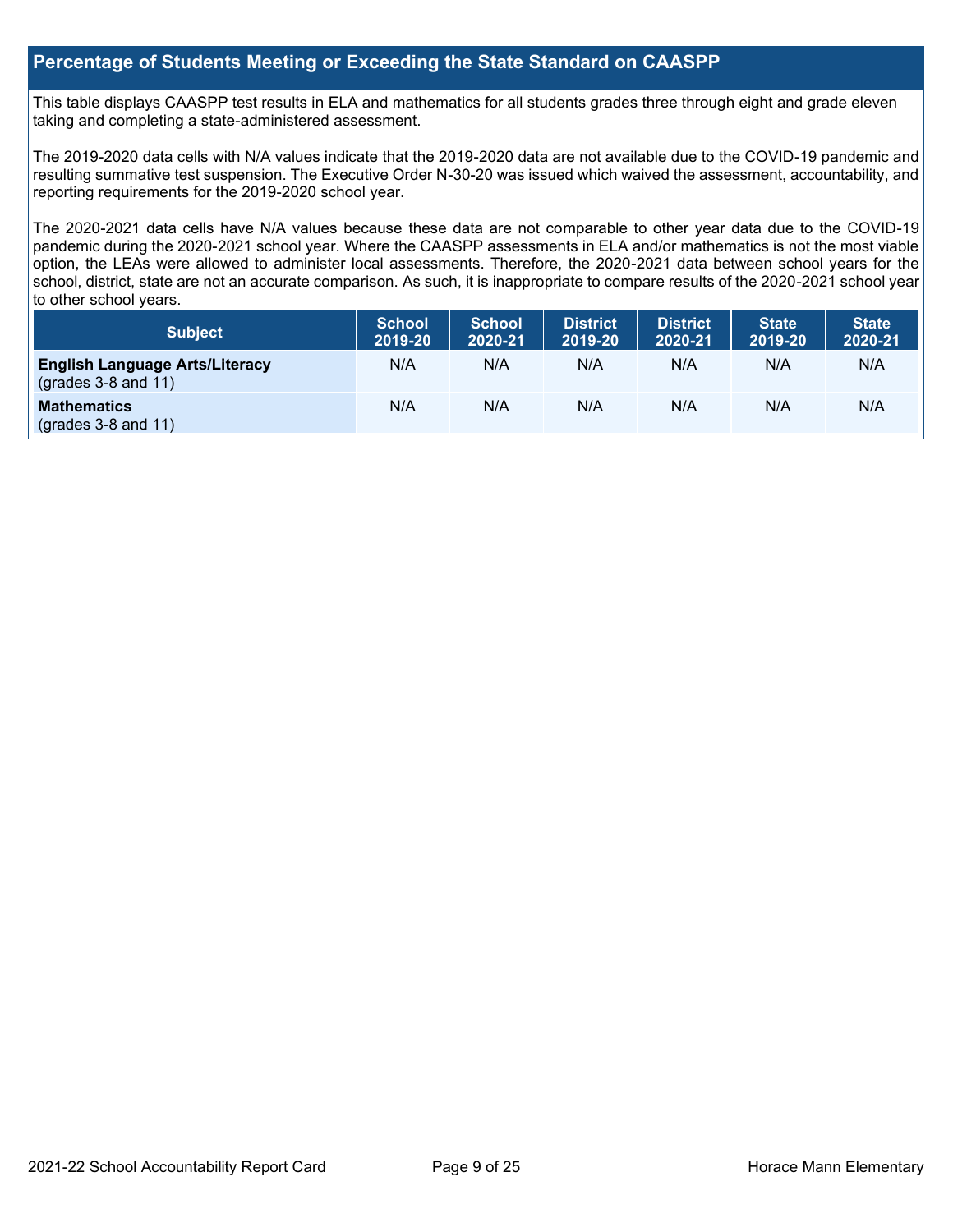## **2020-21 CAASPP Test Results in ELA by Student Group**

This table displays CAASPP test results in ELA by student group for students grades three through eight and grade eleven taking and completing a state-administered assessment. The CDE will populate this table for schools in cases where the school administered the CAASPP assessment. In cases where the school administered a local assessment instead of CAASPP, the CDE will populate this table with "NT" values, meaning this school did not test students using the CAASPP. See the local assessment(s) table for more information.

| <b>CAASPP</b><br><b>Student Groups</b>               | <b>CAASPP</b><br><b>Total</b><br><b>Enrollment</b> | <b>CAASPP</b><br><b>Number</b><br><b>Tested</b> | <b>CAASPP</b><br><b>Percent</b><br><b>Tested</b> | <b>CAASPP</b><br><b>Percent</b><br><b>Not Tested</b> | <b>CAASPP</b><br><b>Percent</b><br>Met or<br><b>Exceeded</b> |
|------------------------------------------------------|----------------------------------------------------|-------------------------------------------------|--------------------------------------------------|------------------------------------------------------|--------------------------------------------------------------|
| <b>All Students</b>                                  | 456                                                | <b>NT</b>                                       | <b>NT</b>                                        | <b>NT</b>                                            | <b>NT</b>                                                    |
| <b>Female</b>                                        | 213                                                | <b>NT</b>                                       | <b>NT</b>                                        | <b>NT</b>                                            | <b>NT</b>                                                    |
| <b>Male</b>                                          | 243                                                | <b>NT</b>                                       | <b>NT</b>                                        | <b>NT</b>                                            | <b>NT</b>                                                    |
| American Indian or Alaska Native                     | $\overline{\phantom{a}}$                           | <b>NT</b>                                       | <b>NT</b>                                        | <b>NT</b>                                            | <b>NT</b>                                                    |
| <b>Asian</b>                                         | --                                                 | <b>NT</b>                                       | <b>NT</b>                                        | <b>NT</b>                                            | <b>NT</b>                                                    |
| <b>Black or African American</b>                     | 21                                                 | <b>NT</b>                                       | <b>NT</b>                                        | <b>NT</b>                                            | <b>NT</b>                                                    |
| <b>Filipino</b>                                      | $\mathbf 0$                                        | $\mathbf 0$                                     | $\mathbf 0$                                      | $\mathbf 0$                                          | 0                                                            |
| <b>Hispanic or Latino</b>                            | 398                                                | <b>NT</b>                                       | <b>NT</b>                                        | <b>NT</b>                                            | <b>NT</b>                                                    |
| Native Hawaiian or Pacific Islander                  | $\mathbf 0$                                        | $\mathbf 0$                                     | $\mathbf{0}$                                     | $\overline{0}$                                       | 0                                                            |
| <b>Two or More Races</b>                             | $\overline{\phantom{a}}$                           | <b>NT</b>                                       | <b>NT</b>                                        | <b>NT</b>                                            | <b>NT</b>                                                    |
| <b>White</b>                                         | 26                                                 | <b>NT</b>                                       | <b>NT</b>                                        | <b>NT</b>                                            | <b>NT</b>                                                    |
| <b>English Learners</b>                              | 157                                                | <b>NT</b>                                       | <b>NT</b>                                        | <b>NT</b>                                            | <b>NT</b>                                                    |
| <b>Foster Youth</b>                                  | $\overline{\phantom{a}}$                           | <b>NT</b>                                       | <b>NT</b>                                        | <b>NT</b>                                            | <b>NT</b>                                                    |
| <b>Homeless</b>                                      | 32                                                 | <b>NT</b>                                       | <b>NT</b>                                        | <b>NT</b>                                            | <b>NT</b>                                                    |
| <b>Military</b>                                      | $\mathbf 0$                                        | $\mathbf 0$                                     | $\mathbf 0$                                      | $\mathbf 0$                                          | 0                                                            |
| <b>Socioeconomically Disadvantaged</b>               | 444                                                | <b>NT</b>                                       | <b>NT</b>                                        | <b>NT</b>                                            | <b>NT</b>                                                    |
| <b>Students Receiving Migrant Education Services</b> | 31                                                 | <b>NT</b>                                       | <b>NT</b>                                        | <b>NT</b>                                            | <b>NT</b>                                                    |
| <b>Students with Disabilities</b>                    | 45                                                 | <b>NT</b>                                       | <b>NT</b>                                        | <b>NT</b>                                            | <b>NT</b>                                                    |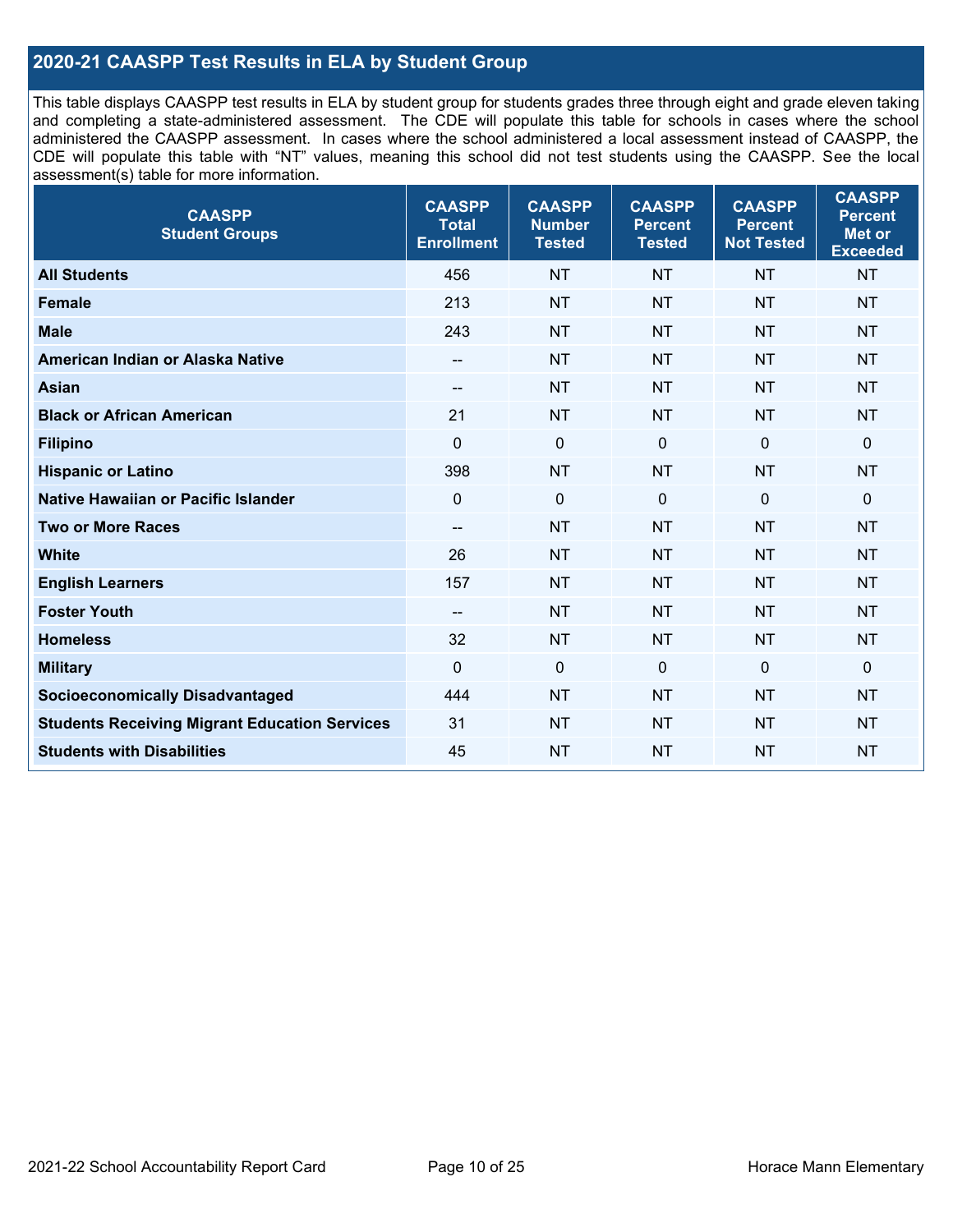## **2020-21 CAASPP Test Results in Math by Student Group**

This table displays CAASPP test results in Math by student group for students grades three through eight and grade eleven taking and completing a state-administered assessment. The CDE will populate this table for schools in cases where the school administered the CAASPP assessment. In cases where the school administered a local assessment instead of CAASPP, the CDE will populate this table with "NT" values, meaning this school did not test students using the CAASPP. See the local assessment(s) table for more information.

| <b>CAASPP</b><br><b>Student Groups</b>               | <b>CAASPP</b><br><b>Total</b><br><b>Enrollment</b> | <b>CAASPP</b><br><b>Number</b><br><b>Tested</b> | <b>CAASPP</b><br><b>Percent</b><br><b>Tested</b> | <b>CAASPP</b><br><b>Percent</b><br><b>Not Tested</b> | <b>CAASPP</b><br><b>Percent</b><br>Met or<br><b>Exceeded</b> |
|------------------------------------------------------|----------------------------------------------------|-------------------------------------------------|--------------------------------------------------|------------------------------------------------------|--------------------------------------------------------------|
| <b>All Students</b>                                  | 456                                                | <b>NT</b>                                       | <b>NT</b>                                        | <b>NT</b>                                            | <b>NT</b>                                                    |
| <b>Female</b>                                        | 213                                                | <b>NT</b>                                       | <b>NT</b>                                        | <b>NT</b>                                            | <b>NT</b>                                                    |
| <b>Male</b>                                          | 243                                                | <b>NT</b>                                       | <b>NT</b>                                        | <b>NT</b>                                            | <b>NT</b>                                                    |
| American Indian or Alaska Native                     | $\overline{\phantom{a}}$                           | <b>NT</b>                                       | <b>NT</b>                                        | <b>NT</b>                                            | <b>NT</b>                                                    |
| <b>Asian</b>                                         | --                                                 | <b>NT</b>                                       | <b>NT</b>                                        | <b>NT</b>                                            | <b>NT</b>                                                    |
| <b>Black or African American</b>                     | 21                                                 | <b>NT</b>                                       | <b>NT</b>                                        | <b>NT</b>                                            | <b>NT</b>                                                    |
| <b>Filipino</b>                                      | $\mathbf 0$                                        | $\mathbf 0$                                     | $\mathbf 0$                                      | $\mathbf 0$                                          | 0                                                            |
| <b>Hispanic or Latino</b>                            | 398                                                | <b>NT</b>                                       | <b>NT</b>                                        | <b>NT</b>                                            | <b>NT</b>                                                    |
| Native Hawaiian or Pacific Islander                  | $\mathbf 0$                                        | $\mathbf 0$                                     | $\mathbf{0}$                                     | $\overline{0}$                                       | 0                                                            |
| <b>Two or More Races</b>                             | $\overline{\phantom{a}}$                           | <b>NT</b>                                       | <b>NT</b>                                        | <b>NT</b>                                            | <b>NT</b>                                                    |
| <b>White</b>                                         | 26                                                 | <b>NT</b>                                       | <b>NT</b>                                        | <b>NT</b>                                            | <b>NT</b>                                                    |
| <b>English Learners</b>                              | 157                                                | <b>NT</b>                                       | <b>NT</b>                                        | <b>NT</b>                                            | <b>NT</b>                                                    |
| <b>Foster Youth</b>                                  | $\overline{\phantom{a}}$                           | <b>NT</b>                                       | <b>NT</b>                                        | <b>NT</b>                                            | <b>NT</b>                                                    |
| <b>Homeless</b>                                      | 32                                                 | <b>NT</b>                                       | <b>NT</b>                                        | <b>NT</b>                                            | <b>NT</b>                                                    |
| <b>Military</b>                                      | $\mathbf 0$                                        | $\mathbf 0$                                     | $\mathbf 0$                                      | $\mathbf 0$                                          | 0                                                            |
| <b>Socioeconomically Disadvantaged</b>               | 444                                                | <b>NT</b>                                       | <b>NT</b>                                        | <b>NT</b>                                            | <b>NT</b>                                                    |
| <b>Students Receiving Migrant Education Services</b> | 31                                                 | <b>NT</b>                                       | <b>NT</b>                                        | <b>NT</b>                                            | <b>NT</b>                                                    |
| <b>Students with Disabilities</b>                    | 45                                                 | <b>NT</b>                                       | <b>NT</b>                                        | <b>NT</b>                                            | <b>NT</b>                                                    |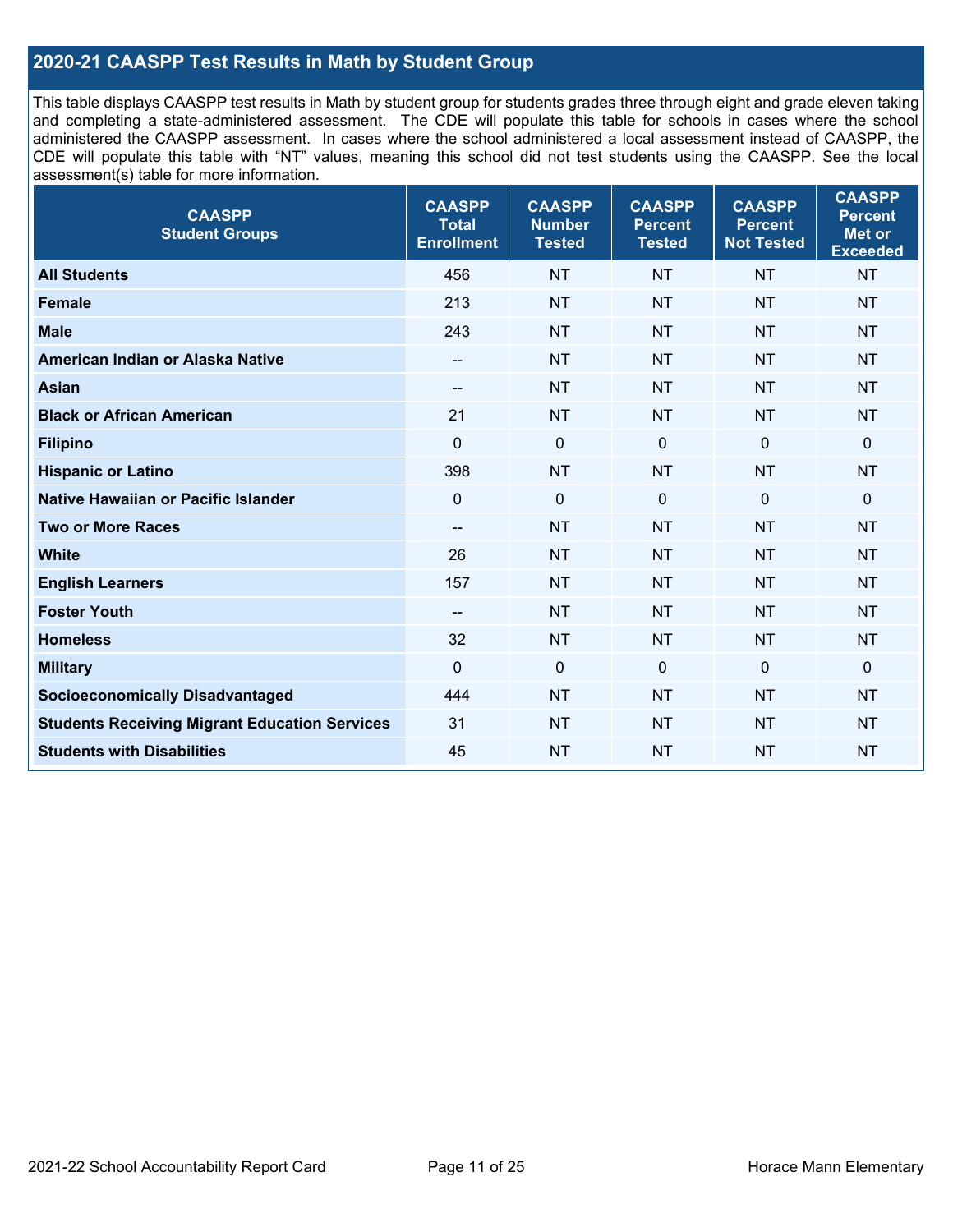## **2020-21 Local Assessment Test Results in ELA by Student Group**

This table displays Local Assessment test results in ELA by student group for students grades three through eight and grade eleven. LEAs/schools will populate this table for schools in cases where the school administered a local assessment. In cases where the school administered the CAASPP assessment, LEAs/schools will populate this table with "N/A" values in all cells, meaning this table is Not Applicable for this school.

| <b>STAR</b><br><b>Student Groups</b>                                                                                            | <b>STAR</b><br><b>Total</b><br><b>Enrollment</b> | <b>STAR</b><br><b>Number</b><br><b>Tested</b> | <b>STAR</b><br><b>Percent</b><br><b>Tested</b> | <b>STAR</b><br><b>Percent</b><br><b>Not Tested</b> | <b>STAR</b><br><b>Percent</b><br><b>At or Above</b><br><b>Grade Level</b> |
|---------------------------------------------------------------------------------------------------------------------------------|--------------------------------------------------|-----------------------------------------------|------------------------------------------------|----------------------------------------------------|---------------------------------------------------------------------------|
| <b>All Students</b>                                                                                                             | 445                                              | 421                                           | 94.60%                                         | 5.40%                                              | 21.60%                                                                    |
| <b>Female</b>                                                                                                                   | 209                                              | 203                                           | 97.10%                                         | 2.90%                                              | 18.70%                                                                    |
| <b>Male</b>                                                                                                                     | 236                                              | 218                                           | 92.40%                                         | 7.60%                                              | 24.30%                                                                    |
| American Indian or Alaska Native                                                                                                | --                                               | --                                            | --                                             |                                                    | --                                                                        |
| <b>Asian</b>                                                                                                                    | --                                               | --                                            | --                                             | --                                                 | --                                                                        |
| <b>Black or African American</b>                                                                                                | 21                                               | 19                                            | 90.50%                                         | 9.50%                                              | 26.30%                                                                    |
| <b>Filipino</b>                                                                                                                 |                                                  | --                                            | --                                             |                                                    | --                                                                        |
| <b>Hispanic or Latino</b>                                                                                                       | 389                                              | 368                                           | 94.60%                                         | 5.40%                                              | 20.10%                                                                    |
| Native Hawaiian or Pacific Islander                                                                                             |                                                  | --                                            |                                                |                                                    |                                                                           |
| <b>Two or More Races</b>                                                                                                        |                                                  | --                                            |                                                |                                                    |                                                                           |
| <b>White</b>                                                                                                                    | 26                                               | 25                                            | 96.20%                                         | 4.00%                                              | 36.00%                                                                    |
| <b>English Learners</b>                                                                                                         | 150                                              | 119                                           | 79.30%                                         | 20.70%                                             | 3.40%                                                                     |
| <b>Foster Youth</b>                                                                                                             | --                                               | $- -$                                         |                                                | $-$                                                | --                                                                        |
| <b>Homeless</b>                                                                                                                 | 13                                               | 12                                            | 92.30%                                         | 7.70%                                              | 25.00%                                                                    |
| <b>Military</b>                                                                                                                 | $\hspace{0.05cm}$ – $\hspace{0.05cm}$            | $\overline{\phantom{a}}$                      | $\hspace{0.05cm}$ – $\hspace{0.05cm}$          | $\overline{\phantom{a}}$                           | $\overline{\phantom{a}}$                                                  |
| <b>Socioeconomically Disadvantaged</b>                                                                                          | 432                                              | 427                                           | 98.80%                                         | 1.20%                                              | 20.10%                                                                    |
| <b>Students Receiving Migrant Education Services</b>                                                                            | 29                                               | 27                                            | 93.10%                                         | 6.90%                                              | 11.10%                                                                    |
| <b>Students with Disabilities</b><br>*At or above the grade-level standard in the context of the local assessment administered. | 44                                               | 36                                            | 81.80%                                         | 18.20%                                             | 8.30%                                                                     |

## **2020-21 Local Assessment Test Results in Math by Student Group**

This table displays Local Assessment test results in Math by student group for students grades three through eight and grade eleven. LEAs/schools will populate this table for schools in cases where the school administered a local assessment. In cases where the school administered the CAASPP assessment, LEAs/schools will populate this table with "N/A" values in all cells, meaning this table is Not Applicable for this school.

| <b>STAR</b><br><b>Student Groups</b> | <b>STAR</b><br><b>Total</b><br><b>Enrollment</b> | <b>STAR</b><br><b>Number</b><br><b>Tested</b> | <b>STAR</b><br><b>Percent</b><br><b>Tested</b> | <b>STAR</b><br><b>Percent</b><br><b>Not Tested</b> | <b>STAR</b><br><b>Percent</b><br><b>At or Above</b><br><b>Grade Level</b> |
|--------------------------------------|--------------------------------------------------|-----------------------------------------------|------------------------------------------------|----------------------------------------------------|---------------------------------------------------------------------------|
| <b>All Students</b>                  | 445                                              | 429                                           | 96.40%                                         | 3.60%                                              | 10.50%                                                                    |
| <b>Female</b>                        | 209                                              | 202                                           | 96.70%                                         | 3.30%                                              | 5.40%                                                                     |
| <b>Male</b>                          | 236                                              | 227                                           | 96.20%                                         | 3.80%                                              | 15.00%                                                                    |
| American Indian or Alaska Native     | --                                               | $\sim$ $\sim$                                 | $- -$                                          | --                                                 | $\overline{\phantom{m}}$                                                  |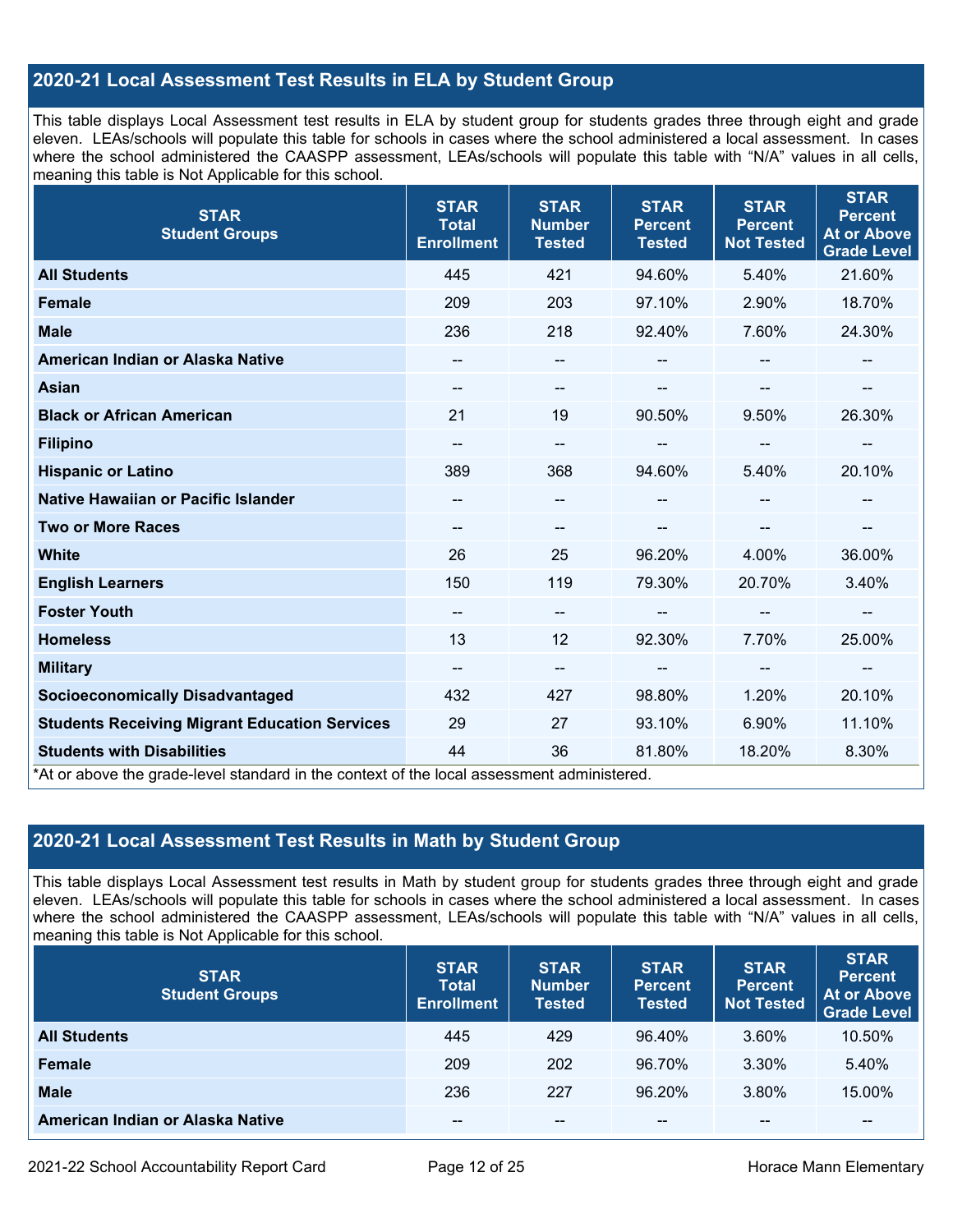| Asian                                                                                      | $-$ | $- -$                    |         | --                       | --     |
|--------------------------------------------------------------------------------------------|-----|--------------------------|---------|--------------------------|--------|
| <b>Black or African American</b>                                                           | 21  | 20                       | 95.20%  | 4.80%                    | 5.00%  |
| <b>Filipino</b>                                                                            | --  | $- -$                    | --      | --                       | --     |
| <b>Hispanic or Latino</b>                                                                  | 389 | 375                      | 96.40%  | 3.60%                    | 10.90% |
| Native Hawaiian or Pacific Islander                                                        | --  | $\qquad \qquad \cdots$   | --      | $\overline{\phantom{m}}$ | --     |
| <b>Two or More Races</b>                                                                   | --  | $- -$                    | --      | --                       | --     |
| <b>White</b>                                                                               | 26  | 25                       | 96.20%  | 4.00%                    | 4.00%  |
| <b>English Learners</b>                                                                    | 150 | 121                      | 80.70%  | 19.30%                   | 4.10%  |
| <b>Foster Youth</b>                                                                        | --  | $- -$                    |         | --                       | --     |
| <b>Homeless</b>                                                                            | 13  | 13                       | 100.00% | $0.00\%$                 | 30.80% |
| <b>Military</b>                                                                            | --  | $\overline{\phantom{m}}$ | --      | --                       | --     |
| <b>Socioeconomically Disadvantaged</b>                                                     | 432 | 414                      | 95.80%  | 4.20%                    | 8.60%  |
| <b>Students Receiving Migrant Education Services</b>                                       | 29  | 28                       | 96.60%  | 3.40%                    | 3.60%  |
| <b>Students with Disabilities</b>                                                          | 44  | 35                       | 79.50%  | 20.50%                   | 2.90%  |
| *At or above the grade-level standard in the context of the local assessment administered. |     |                          |         |                          |        |

## **CAASPP Test Results in Science for All Students**

This table displays the percentage of all students grades five, eight, and High School meeting or exceeding the State Standard.

The 2019-2020 data cells with N/A values indicate that the 2019-2020 data are not available due to the COVID-19 pandemic and resulting summative testing suspension. The Executive Order N-30-20 was issued which waived the assessment, accountability, and reporting requirements for the 2019-2020 school year.

For any 2020-2021 data cells with N/T values indicate that this school did not test students using the CAASPP Science.

| <b>Subject</b>                                           | <b>School</b> | <b>School</b> | <b>District</b> | District | <b>State</b> | <b>State</b> |
|----------------------------------------------------------|---------------|---------------|-----------------|----------|--------------|--------------|
|                                                          | 2019-20       | 2020-21       | 2019-20         | 2020-21  | 2019-20      | 2020-21      |
| <b>Science</b><br>$\left($ (grades 5, 8 and high school) | N/A           | NT            | N/A             | NT       | N/A          | 28.72        |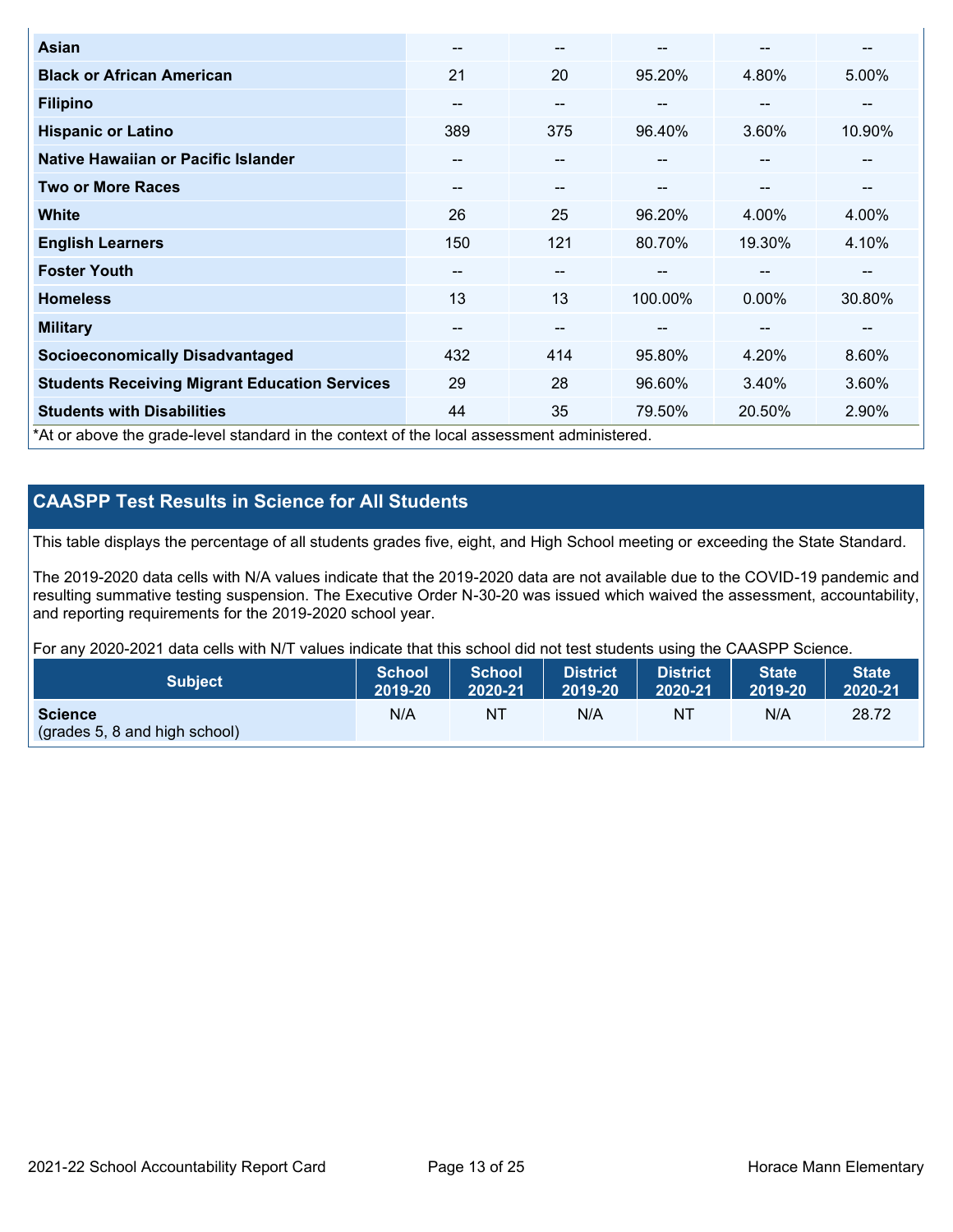## **2020-21 CAASPP Test Results in Science by Student Group**

This table displays CAASPP test results in Science by student group for students grades five, eight, and High School. For any data cells with N/T values indicate that this school did not test students using the CAASPP Science.

| <b>Student Group</b>                                 | <b>Total</b><br><b>Enrollment</b> | <b>Number</b><br><b>Tested</b> | <b>Percent</b><br><b>Tested</b> | <b>Percent</b><br><b>Not Tested</b> | <b>Percent</b><br><b>Met or</b><br><b>Exceeded</b> |
|------------------------------------------------------|-----------------------------------|--------------------------------|---------------------------------|-------------------------------------|----------------------------------------------------|
| <b>All Students</b>                                  | 118                               | <b>NT</b>                      | <b>NT</b>                       | <b>NT</b>                           | <b>NT</b>                                          |
| <b>Female</b>                                        | 47                                | <b>NT</b>                      | <b>NT</b>                       | <b>NT</b>                           | <b>NT</b>                                          |
| <b>Male</b>                                          | 71                                | <b>NT</b>                      | <b>NT</b>                       | <b>NT</b>                           | <b>NT</b>                                          |
| American Indian or Alaska Native                     | --                                | <b>NT</b>                      | <b>NT</b>                       | <b>NT</b>                           | <b>NT</b>                                          |
| <b>Asian</b>                                         | --                                | <b>NT</b>                      | <b>NT</b>                       | <b>NT</b>                           | <b>NT</b>                                          |
| <b>Black or African American</b>                     | --                                | <b>NT</b>                      | <b>NT</b>                       | <b>NT</b>                           | <b>NT</b>                                          |
| <b>Filipino</b>                                      | $\Omega$                          | $\pmb{0}$                      | $\mathbf 0$                     | 0                                   | 0                                                  |
| <b>Hispanic or Latino</b>                            | 100                               | <b>NT</b>                      | <b>NT</b>                       | <b>NT</b>                           | <b>NT</b>                                          |
| Native Hawaiian or Pacific Islander                  | $\mathbf 0$                       | $\mathbf 0$                    | $\mathbf{0}$                    | $\overline{0}$                      | 0                                                  |
| <b>Two or More Races</b>                             | $-$                               | <b>NT</b>                      | <b>NT</b>                       | <b>NT</b>                           | <b>NT</b>                                          |
| <b>White</b>                                         | $\qquad \qquad -$                 | <b>NT</b>                      | <b>NT</b>                       | <b>NT</b>                           | <b>NT</b>                                          |
| <b>English Learners</b>                              | 28                                | <b>NT</b>                      | <b>NT</b>                       | <b>NT</b>                           | <b>NT</b>                                          |
| <b>Foster Youth</b>                                  | $\mathbf 0$                       | $\mathbf 0$                    | $\mathbf 0$                     | $\mathbf 0$                         | 0                                                  |
| <b>Homeless</b>                                      | $\overline{\phantom{a}}$          | <b>NT</b>                      | <b>NT</b>                       | <b>NT</b>                           | <b>NT</b>                                          |
| <b>Military</b>                                      | $\Omega$                          | $\mathbf 0$                    | $\mathbf 0$                     | $\mathbf 0$                         | 0                                                  |
| <b>Socioeconomically Disadvantaged</b>               | 115                               | <b>NT</b>                      | <b>NT</b>                       | <b>NT</b>                           | <b>NT</b>                                          |
| <b>Students Receiving Migrant Education Services</b> | $\qquad \qquad -$                 | <b>NT</b>                      | <b>NT</b>                       | <b>NT</b>                           | <b>NT</b>                                          |
| <b>Students with Disabilities</b>                    | --                                | <b>NT</b>                      | <b>NT</b>                       | <b>NT</b>                           | <b>NT</b>                                          |

## **B. Pupil Outcomes State Priority: Other Pupil Outcomes**

The SARC provides the following information relevant to the State priority: Other Pupil Outcomes (Priority 8): Pupil outcomes in the subject area of physical education.

## **2020-21 California Physical Fitness Test Results**

Due to the COVID-19 crisis, the Physical Fitness Test was suspended during the 2020-2021 school year and therefore no data are reported and each cell in this table is populated with "N/A."

| <b>Grade Level</b> | <b>Four of Six Fitness Standards</b> | <b>Five of Six Fitness Standards</b> | Percentage of Students Meeting   Percentage of Students Meeting   Percentage of Students Meeting<br><b>Six of Six Fitness Standards</b> |
|--------------------|--------------------------------------|--------------------------------------|-----------------------------------------------------------------------------------------------------------------------------------------|
| Grade 5            | N/A                                  | N/A                                  | N/A                                                                                                                                     |
| Grade 7            | N/A                                  | N/A                                  | N/A                                                                                                                                     |
| Grade 9            | N/A                                  | N/A                                  | N/A                                                                                                                                     |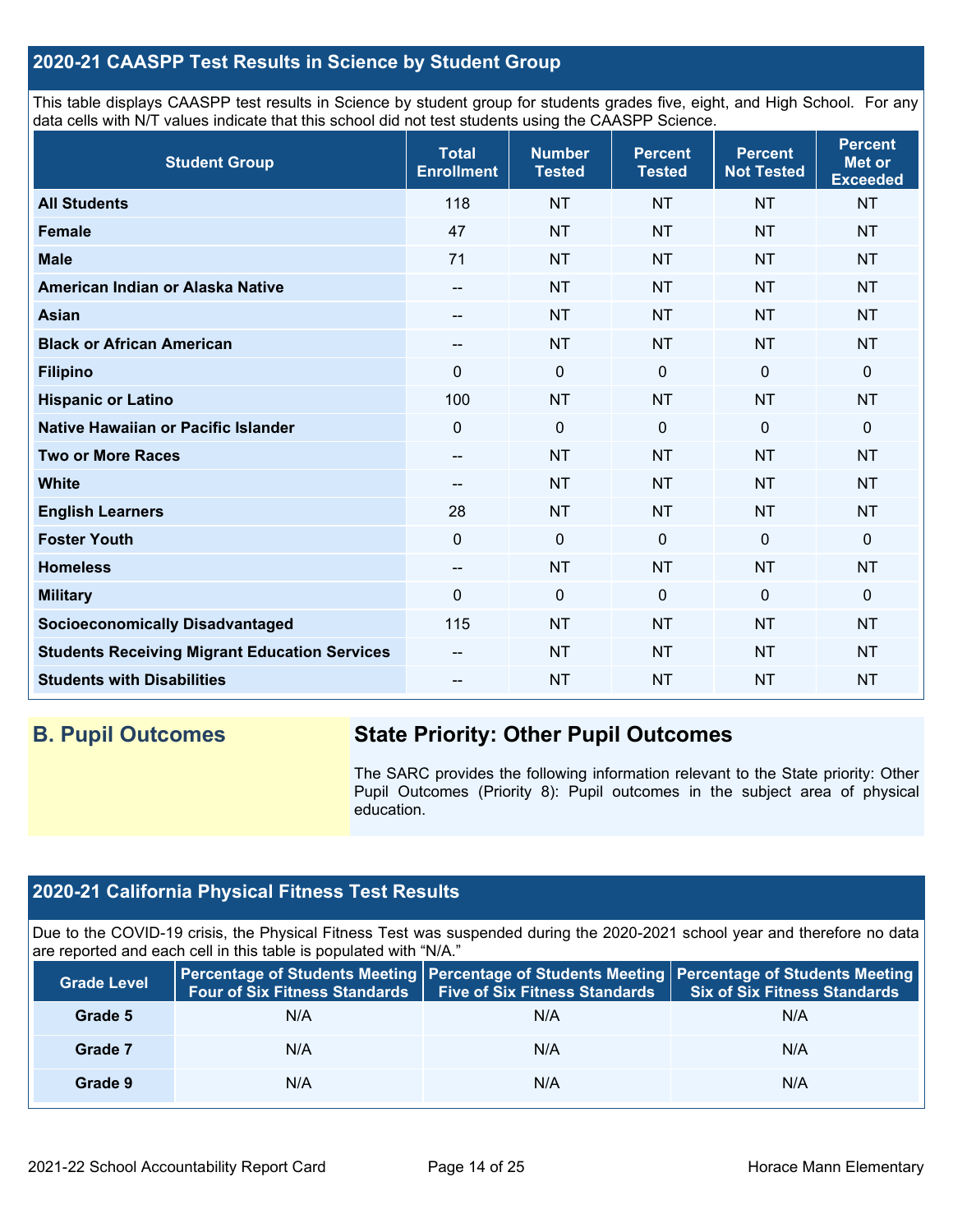## **C. Engagement State Priority: Parental Involvement**

The SARC provides the following information relevant to the State priority: Parental Involvement (Priority 3): Efforts the school district makes to seek parent input in making decisions regarding the school district and at each school site.

## **2021-22 Opportunities for Parental Involvement**

Horace Mann implements a school-parent compact with all parents. This compact is a three-part commitment that details what our school, parents, and students pledge to ensure that each child achieves success at school. Each school-home compact is individualized to the specific needs of our students. Parents receive communication through the following methods:

- At the beginning of the school year a Back to School Night is held where parents are given information about student expectations, Title I and how to become involved in school.
- The school publishes Parent Newsletters and Monthly calendars to keep parents abreast of all school activities. The school website also contains information and links to websites that are beneficial for their students.
- Parents have the opportunity to attend Parent/Teacher Conferences in the fall and schedule informal meetings with teachers and or the Principal as needed.
- Parents can utilize the Parent Center as a resource for learning including using and learning about technology. The Parent Center is open daily.
- All school-to-home communications are provided in both English and Spanish.
- Family Picnic Days are held several times a year as well and quarterly academic evenings.
- A Helping Hands Hour is held every month for parents to help prepare materials for classrooms.
- PTA holds monthly meetings on the first Thursday of the month.
- Parent Cafes are held monthly to answer parents questions and concerns and share information with parents and families.

• Our School Site Council and appropriate parent groups oversee the implementation of the school plan.

\*Parents are invited to follow the Horace Mann Facebook and Instagram Pages for daily updated information \* We have a functioning ELAC that meets quarterly.

Parents can call our school office at (661) 631-5360 to access information concerning participation opportunities.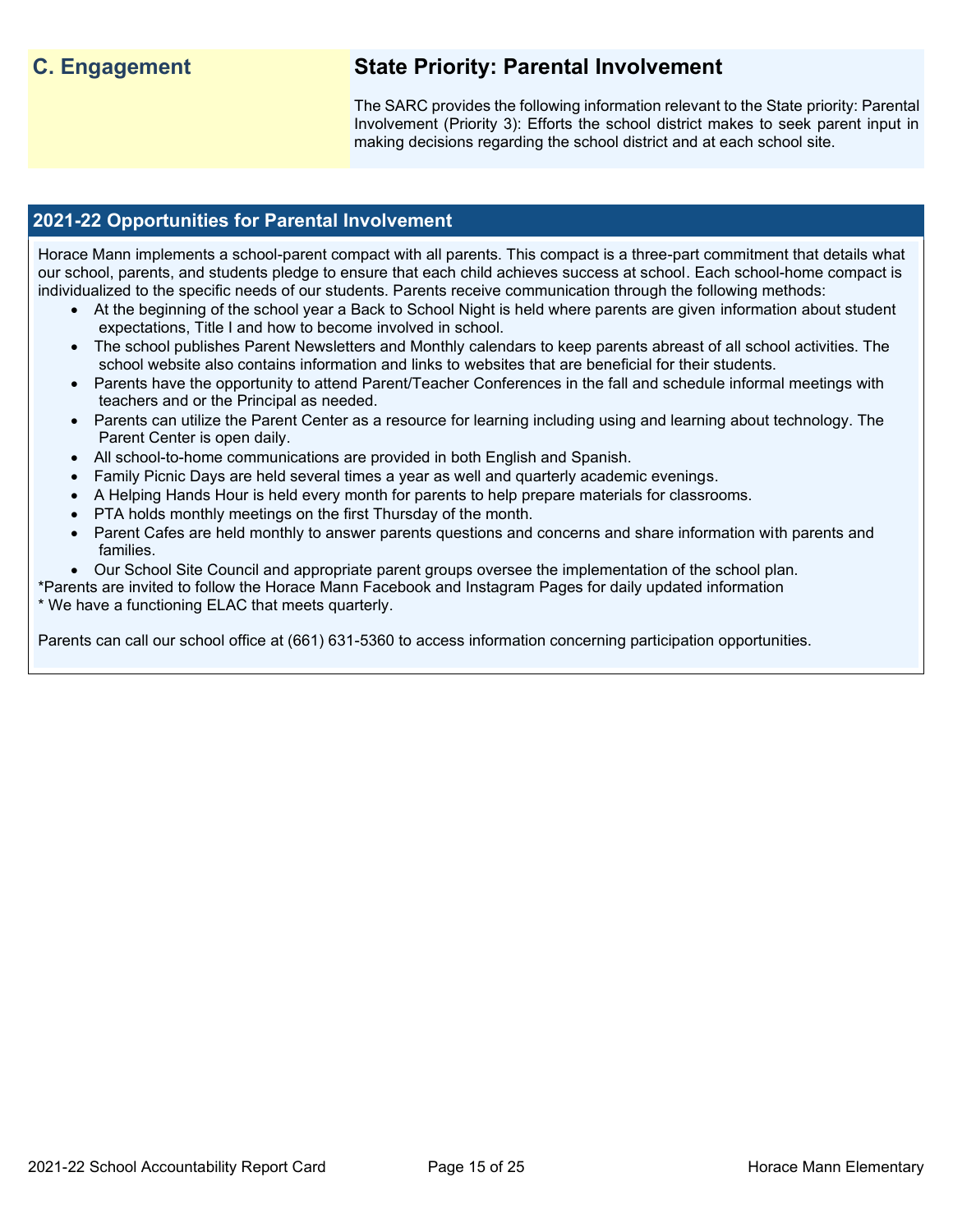## **2020-21 Chronic Absenteeism by Student Group**

| <b>Student Group</b>                                 | <b>Cumulative</b><br><b>Enrollment</b> | <b>Chronic</b><br><b>Absenteeism</b><br><b>Eligible Enrollment</b> | <b>Chronic</b><br><b>Absenteeism</b><br><b>Count</b> | <b>Chronic</b><br><b>Absenteeism</b><br><b>Rate</b> |
|------------------------------------------------------|----------------------------------------|--------------------------------------------------------------------|------------------------------------------------------|-----------------------------------------------------|
| <b>All Students</b>                                  | 916                                    | 899                                                                | 83                                                   | 9.2                                                 |
| <b>Female</b>                                        | 430                                    | 422                                                                | 46                                                   | 10.9                                                |
| <b>Male</b>                                          | 486                                    | 477                                                                | 37                                                   | 7.8                                                 |
| American Indian or Alaska Native                     | $\overline{7}$                         | $\overline{7}$                                                     | $\mathbf{0}$                                         | 0.0                                                 |
| <b>Asian</b>                                         | 1                                      | $\mathbf 1$                                                        | $\mathbf 0$                                          | 0.0                                                 |
| <b>Black or African American</b>                     | 45                                     | 44                                                                 | 9                                                    | 20.5                                                |
| <b>Filipino</b>                                      | 0                                      | $\mathbf{0}$                                                       | $\mathbf{0}$                                         | 0.0                                                 |
| <b>Hispanic or Latino</b>                            | 805                                    | 792                                                                | 63                                                   | 8.0                                                 |
| Native Hawaiian or Pacific Islander                  | 0                                      | $\mathbf 0$                                                        | $\mathbf 0$                                          | 0.0                                                 |
| <b>Two or More Races</b>                             | 9                                      | 8                                                                  | 1                                                    | 12.5                                                |
| <b>White</b>                                         | 49                                     | 47                                                                 | 10                                                   | 21.3                                                |
| <b>English Learners</b>                              | 353                                    | 345                                                                | 15                                                   | 4.3                                                 |
| <b>Foster Youth</b>                                  | 8                                      | 8                                                                  | 2                                                    | 25.0                                                |
| <b>Homeless</b>                                      | 33                                     | 33                                                                 | 5                                                    | 15.2                                                |
| <b>Socioeconomically Disadvantaged</b>               | 890                                    | 873                                                                | 81                                                   | 9.3                                                 |
| <b>Students Receiving Migrant Education Services</b> | 74                                     | 72                                                                 | 2                                                    | 2.8                                                 |
| <b>Students with Disabilities</b>                    | 100                                    | 98                                                                 | 13                                                   | 13.3                                                |

# **C. Engagement State Priority: School Climate**

The SARC provides the following information relevant to the State priority: School Climate (Priority 6):

- Pupil suspension rates;
- Pupil expulsion rates; and
- Other local measures on the sense of safety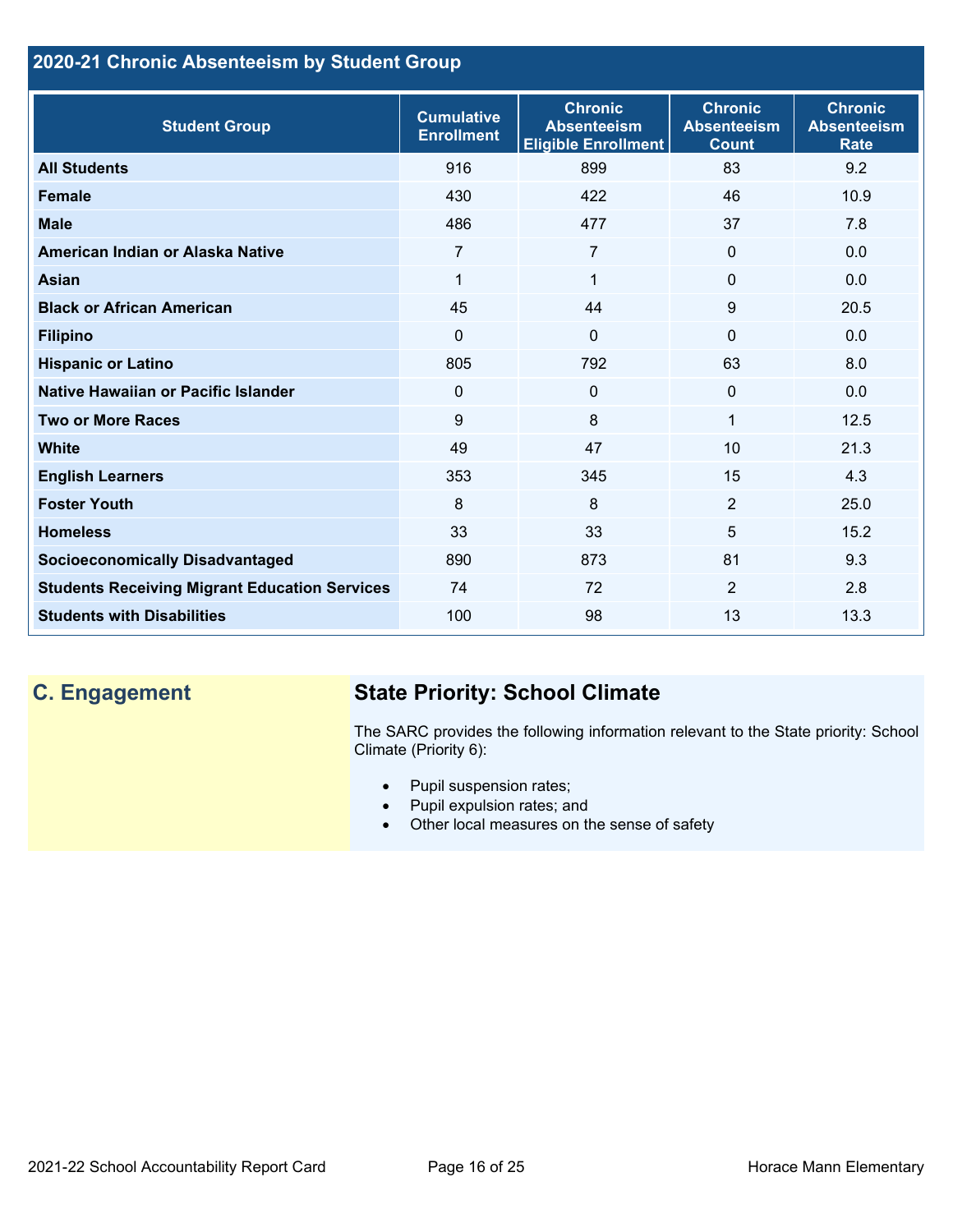## **Suspensions and Expulsions**

This table displays suspensions and expulsions data collected between July through June, each full school year respectively. Data collected during the 2020-21 school year may not be comparable to earlier years of this collection due to differences in learning mode instruction in response to the COVID-19 pandemic.

| <b>Subject</b>     | <b>School</b><br>2018-19 | <b>School</b><br>2020-21 | <b>District</b><br>2018-19 | <b>District</b><br>2020-21 | <b>State</b><br>2018-19 | <b>State</b><br>2020-21 |
|--------------------|--------------------------|--------------------------|----------------------------|----------------------------|-------------------------|-------------------------|
| <b>Suspensions</b> | 0.65                     | $0.00^{\circ}$           | 2.08                       | 0.03                       | 3.47                    | 0.20                    |
| <b>Expulsions</b>  | 0.00                     | 0.00                     | 0.06                       | 0.00                       | 0.08                    | 0.00                    |

This table displays suspensions and expulsions data collected between July through February, partial school year due to the COVID-19 pandemic. The 2019-2020 suspensions and expulsions rate data are not comparable to other year data because the 2019-2020 school year is a partial school year due to the COVID-19 crisis. As such, it would be inappropriate to make any comparisons in rates of suspensions and expulsions in the 2019-2020 school year compared to other school years.

| <b>Subject</b>     | <b>School</b><br>2019-20 | <b>District</b><br>2019-20 | <b>State</b><br>2019-20 |  |
|--------------------|--------------------------|----------------------------|-------------------------|--|
| <b>Suspensions</b> | 0.57                     | 1.43                       | 2.45                    |  |
| <b>Expulsions</b>  | 0.00                     | 0.01                       | 0.05                    |  |

## **2020-21 Suspensions and Expulsions by Student Group**

| <b>Student Group</b>                                 | <b>Suspensions Rate</b> | <b>Expulsions Rate</b> |
|------------------------------------------------------|-------------------------|------------------------|
| <b>All Students</b>                                  | 0.00                    | 0.00                   |
| <b>Female</b>                                        | 0.00                    | 0.00                   |
| <b>Male</b>                                          | 0.00                    | 0.00                   |
| American Indian or Alaska Native                     | 0.00                    | 0.00                   |
| <b>Asian</b>                                         | 0.00                    | 0.00                   |
| <b>Black or African American</b>                     | 0.00                    | 0.00                   |
| <b>Filipino</b>                                      | 0.00                    | 0.00                   |
| <b>Hispanic or Latino</b>                            | 0.00                    | 0.00                   |
| Native Hawaiian or Pacific Islander                  | 0.00                    | 0.00                   |
| <b>Two or More Races</b>                             | 0.00                    | 0.00                   |
| <b>White</b>                                         | 0.00                    | 0.00                   |
| <b>English Learners</b>                              | 0.00                    | 0.00                   |
| <b>Foster Youth</b>                                  | 0.00                    | 0.00                   |
| <b>Homeless</b>                                      | 0.00                    | 0.00                   |
| <b>Socioeconomically Disadvantaged</b>               | 0.00                    | 0.00                   |
| <b>Students Receiving Migrant Education Services</b> | 0.00                    | 0.00                   |
| <b>Students with Disabilities</b>                    | 0.00                    | 0.00                   |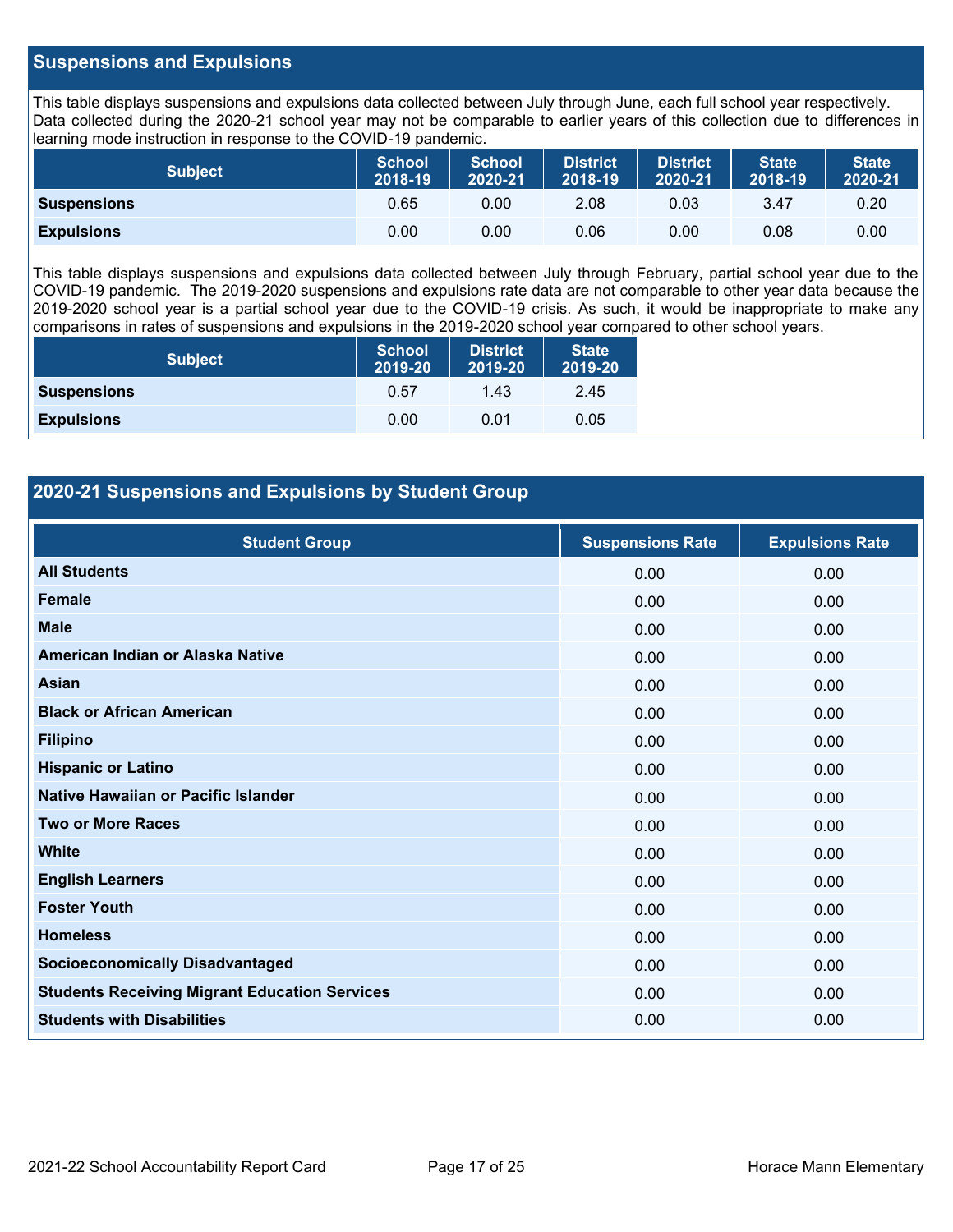#### **2021-22 School Safety Plan**

Horace Mann established its Comprehensive School Safety Plan in 1998. A law enforcement officer specializing in safety provided direction in the establishment of the School Safety Plan. Horace Mann's School Safety Plan is current and is updated annually. Key elements of Horace Mann's School Safety Plan include the following: (a) routine and emergency disaster procedures; (b) suspension, and expulsion procedures; (c) teacher notification of pupils with a specific discipline history; (d) child abuse reporting procedures, (e) the district's sexual harassment policy; (f) school crime data; (g) the student dress code; (h) safe entrance and exit procedures; (i) the civil defense and disaster plan; and (j) discipline rules and procedures. Our overall goal is to maintain a safe and orderly school environment conducive to learning. Horace Mann updates the Comprehensive School Safety Plan yearly. There is a public forum and a letter of invite is sent to the community which includes the Mayor of Bakersfield, CTA President, Student Council President, PTA President, and BETA President. On February 16, 2021 the Horace Mann School Site Council approved the Comprehensive School Safety Plan.

## **D. Other SARC Information Information Required in the SARC**

The information in this section is required to be in the SARC but is not included in the state priorities for LCFF.

#### **2018-19 Elementary Average Class Size and Class Size Distribution**

This table displays the 2018-19 average class size and class size distribution. The columns titled "Number of Classes" indicates how many classes fall into each size category (a range of total students per class). The "Other" category is for multigrade level classes.

| <b>Grade Level</b> | <b>Average</b><br><b>Class Size</b> | 1-20 Students | Number of Classes with   Number of Classes with   Number of Classes with<br>21-32 Students | 33+ Students |
|--------------------|-------------------------------------|---------------|--------------------------------------------------------------------------------------------|--------------|
| K                  | 19                                  |               |                                                                                            |              |
|                    | 22                                  |               |                                                                                            |              |
|                    | 20                                  |               |                                                                                            |              |
|                    | 17                                  | 5             | ◠                                                                                          |              |
|                    | 23                                  |               | 5                                                                                          |              |
|                    | 22                                  |               | 5                                                                                          |              |
|                    |                                     |               |                                                                                            |              |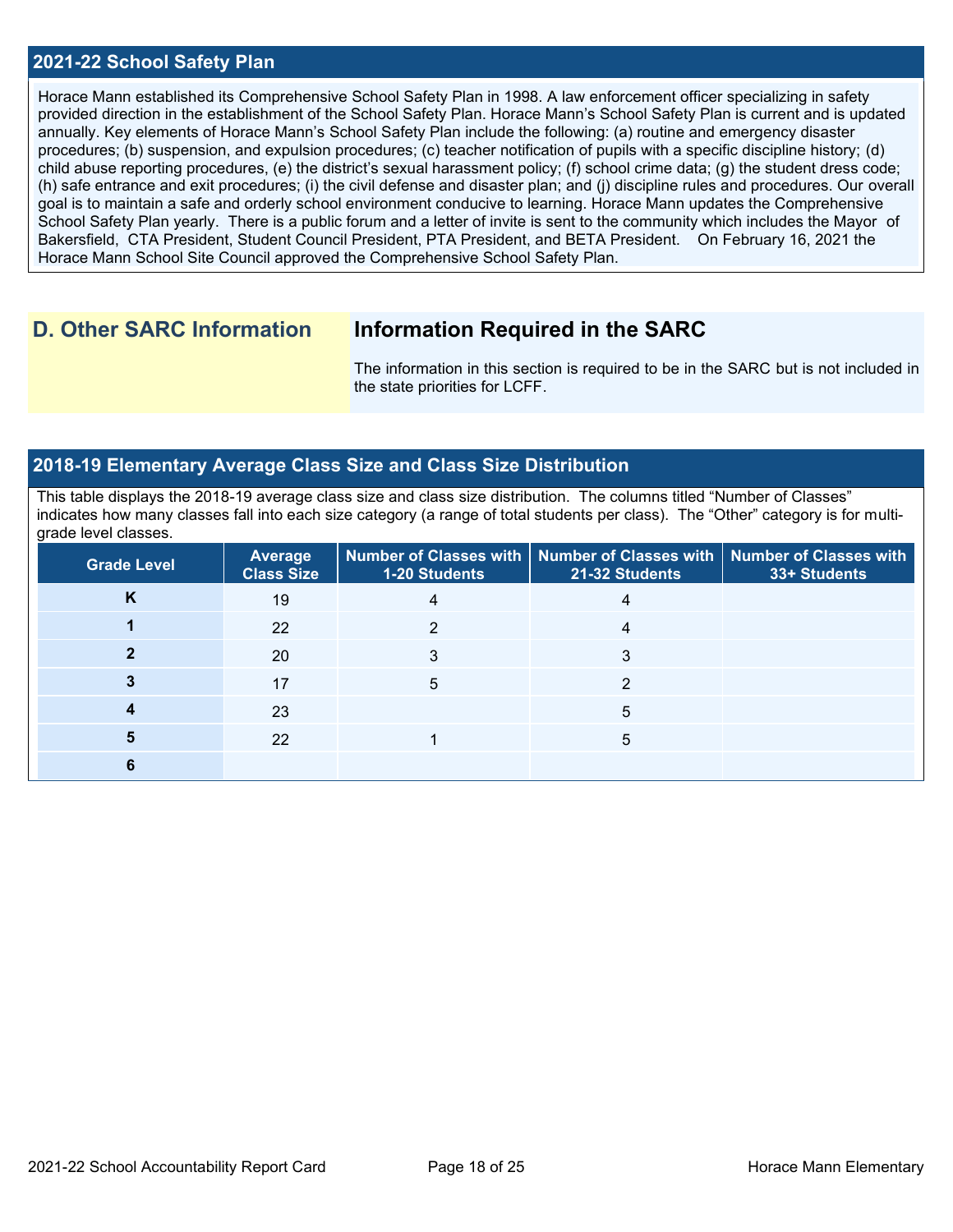### **2019-20 Elementary Average Class Size and Class Size Distribution**

This table displays the 2019-20 average class size and class size distribution. The columns titled "Number of Classes" indicates how many classes fall into each size category (a range of total students per class). The "Other" category is for multi-grade level classes.

| <b>Grade Level</b> | <b>Average</b><br><b>Class Size</b> | <b>Number of Classes with</b><br>1-20 Students | <b>Number of Classes with</b><br>21-32 Students | <b>Number of Classes with</b><br>33+ Students |
|--------------------|-------------------------------------|------------------------------------------------|-------------------------------------------------|-----------------------------------------------|
| K                  | 21                                  | 3                                              | 6                                               |                                               |
|                    | 21                                  |                                                | 3                                               |                                               |
|                    | 20                                  | 6                                              |                                                 |                                               |
|                    | 23                                  |                                                | 5                                               |                                               |
| 4                  | 30                                  |                                                | 4                                               |                                               |
| 5                  | 28                                  |                                                | 4                                               |                                               |
| 6                  | 30                                  |                                                | 4                                               |                                               |
| <b>Other</b>       | $5\phantom{.0}$                     | 3                                              |                                                 |                                               |

## **2020-21 Elementary Average Class Size and Class Size Distribution**

This table displays the 2020-21 average class size and class size distribution. The columns titled "Number of Classes" indicates how many classes fall into each size category (a range of total students per class). The "Other" category is for multi-grade level classes.

| <b>Grade Level</b> | <b>Average</b><br><b>Class Size</b> | <b>1-20 Students</b> | Number of Classes with   Number of Classes with<br>21-32 Students | Number of Classes with<br>33+ Students |
|--------------------|-------------------------------------|----------------------|-------------------------------------------------------------------|----------------------------------------|
| K                  | 15                                  | 8                    |                                                                   |                                        |
|                    | 20                                  | 3                    | 4                                                                 |                                        |
|                    | 20                                  | 5                    |                                                                   |                                        |
|                    | 23                                  |                      | 5                                                                 |                                        |
| 4                  | 28                                  |                      | 4                                                                 |                                        |
| 5                  | 30                                  |                      | 4                                                                 |                                        |
| 6                  | 23                                  |                      | 4                                                                 |                                        |
| <b>Other</b>       | 13                                  | 3                    |                                                                   |                                        |

#### **2020-21 Ratio of Pupils to Academic Counselor**

This table displays the ratio of pupils to Academic Counselor. One full time equivalent (FTE) equals one staff member working full time; one FTE could also represent two staff members who each work 50 percent of full time.

| <b>Title</b>                        | <b>Ratio</b> |
|-------------------------------------|--------------|
| <b>Pupils to Academic Counselor</b> |              |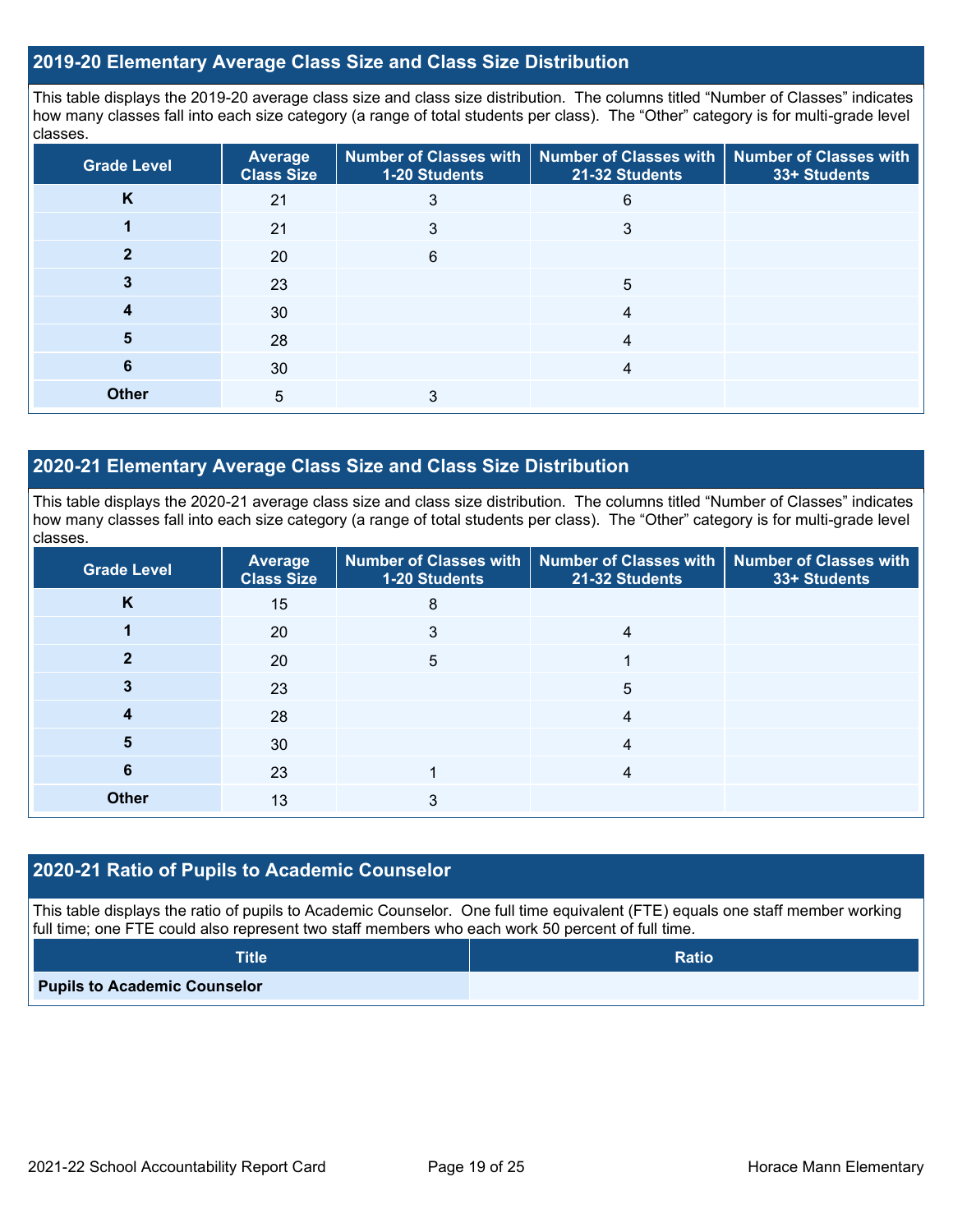## **2020-21 Student Support Services Staff**

This table displays the number of FTE support staff assigned to this school. One full time equivalent (FTE) equals one staff member working full time; one FTE could also represent two staff members who each work 50 percent of full time.

| <b>Title</b>                                                         | <b>Number of FTE Assigned to School</b> |
|----------------------------------------------------------------------|-----------------------------------------|
| <b>Counselor (Academic, Social/Behavioral or Career Development)</b> | 0                                       |
| Library Media Teacher (Librarian)                                    | $\Omega$                                |
| Library Media Services Staff (Paraprofessional)                      | 0                                       |
| <b>Psychologist</b>                                                  | 0                                       |
| <b>Social Worker</b>                                                 | $\Omega$                                |
| <b>Speech/Language/Hearing Specialist</b>                            | 0                                       |
| <b>Resource Specialist (non-teaching)</b>                            | 0                                       |

## **2019-20 Expenditures Per Pupil and School Site Teacher Salaries**

This table displays the 2019-20 expenditures per pupil and average teach salary for this school. Cells with N/A values do not require data.

| Level                                                | <b>Total</b><br><b>Expenditures</b><br><b>Per Pupil</b> | <b>Expenditures</b><br><b>Per Pupil</b><br>(Restricted) | <b>Expenditures</b><br><b>Per Pupil</b><br>(Unrestricted) | <b>Average</b><br><b>Teacher</b><br><b>Salary</b> |
|------------------------------------------------------|---------------------------------------------------------|---------------------------------------------------------|-----------------------------------------------------------|---------------------------------------------------|
| <b>School Site</b>                                   | \$8,239                                                 | \$1,475                                                 | \$6.764                                                   | \$83,502                                          |
| <b>District</b>                                      | N/A                                                     | N/A                                                     | \$3,176                                                   | \$75,963                                          |
| <b>Percent Difference - School Site and District</b> | N/A                                                     | N/A                                                     | 72.2                                                      | 9.5                                               |
| <b>State</b>                                         |                                                         |                                                         | \$8,444                                                   | \$85,863                                          |
| <b>Percent Difference - School Site and State</b>    | N/A                                                     | N/A                                                     | $-22.1$                                                   | $-2.8$                                            |

## **2020-21 Types of Services Funded**

TITLE I After School Program Migrant Ed. State Pre-K Special Ed. FFVP School Site Supplemental Funds **NSLP**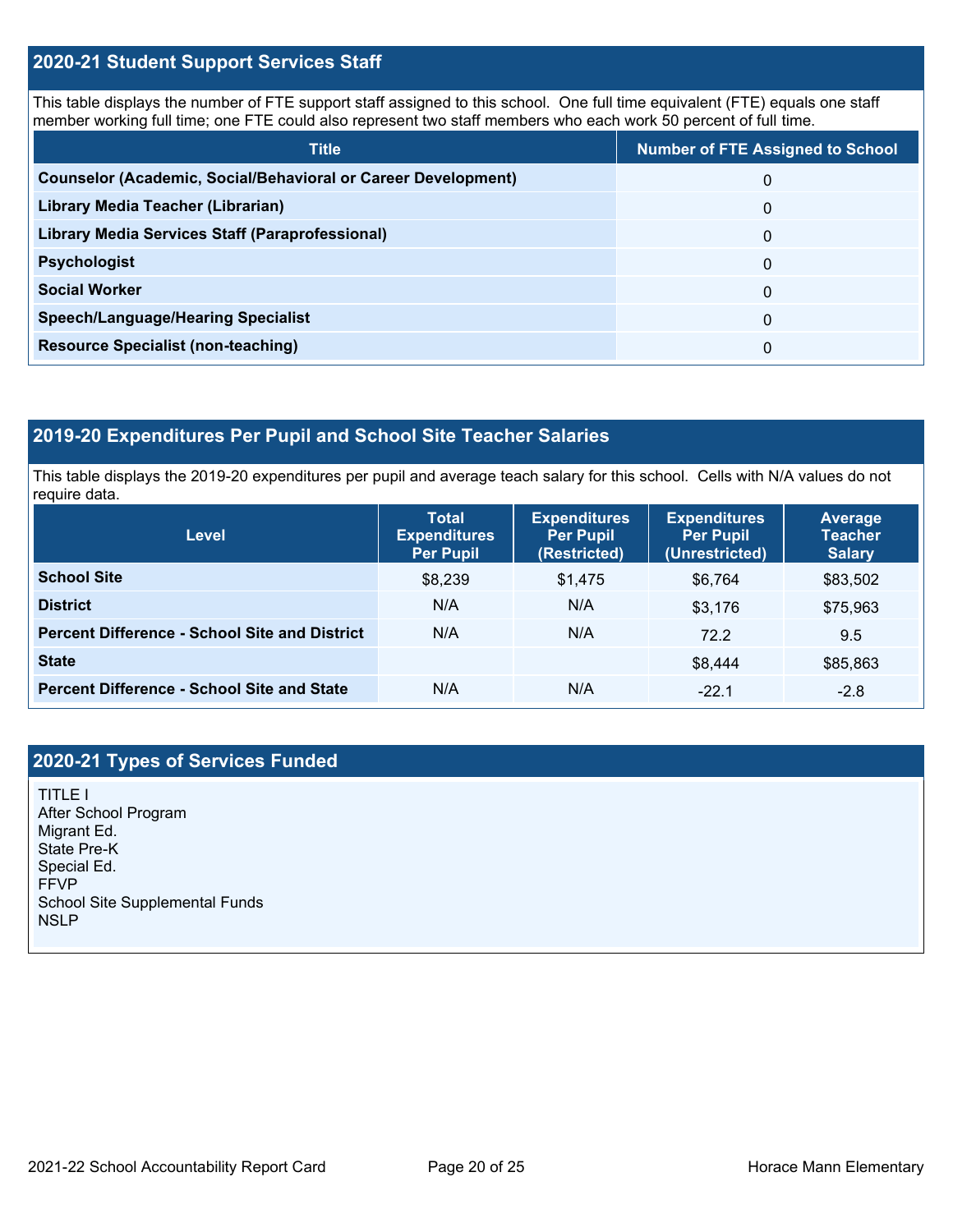## **2019-20 Teacher and Administrative Salaries**

This table displays the 2019-20 Teacher and Administrative salaries. For detailed information on salaries, see the CDE Certification Salaries & Benefits web page at [http://www.cde.ca.gov/ds/fd/cs/.](http://www.cde.ca.gov/ds/fd/cs/)

| Category                                             | <b>District</b><br><b>Amount</b> | <b>State Average</b><br>for Districts<br>in Same Category |
|------------------------------------------------------|----------------------------------|-----------------------------------------------------------|
| <b>Beginning Teacher Salary</b>                      | \$50,328                         | \$52,060                                                  |
| <b>Mid-Range Teacher Salary</b>                      | \$75,872                         | \$84,043                                                  |
| <b>Highest Teacher Salary</b>                        | \$100,272                        | \$107,043                                                 |
| <b>Average Principal Salary (Elementary)</b>         | \$144,130                        | \$133,582                                                 |
| <b>Average Principal Salary (Middle)</b>             | \$142,165                        | \$138,803                                                 |
| <b>Average Principal Salary (High)</b>               | \$0                              | \$133,845                                                 |
| <b>Superintendent Salary</b>                         | \$265,178                        | \$240,628                                                 |
| <b>Percent of Budget for Teacher Salaries</b>        | 30%                              | 35%                                                       |
| <b>Percent of Budget for Administrative Salaries</b> | 5%                               | 5%                                                        |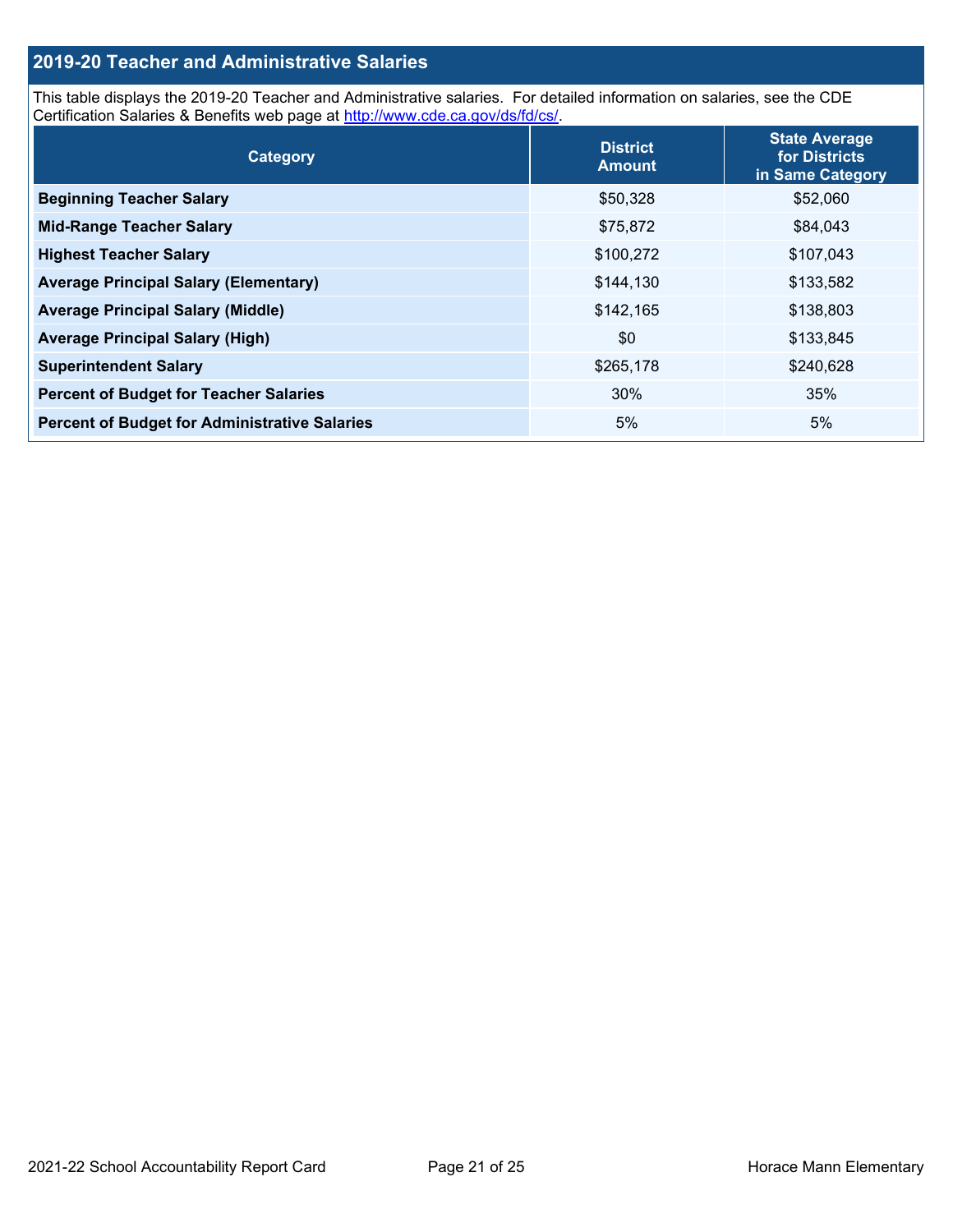#### **Professional Development**

Professional development is designed to provide continuous learning opportunities for administrators, teachers, and classified personnel. Training opportunities affirm the basic philosophy of education that learning is a lifelong process that contributes to the well-being of the students, teachers, administrators, and community. Professional Development is an essential component of effective instruction and student learning.

All training revolves around identified needs of students and adults for the purpose of the improvement of instruction and increasing content knowledge. Central to all training are student achievement data, district focus areas, the Common Core State Standards, the state adopted standards-based instructional materials, and strategies to effectively teach the academic content standards to all students.

During 2020-2021, school year district professional development focused on virtual instruction due to the pandemic. In preparation of the school year, teachers were offered three full days of professional development during the summer. Regularly scheduled office hours and focused professional development was provided on a monthly basis during the school year. Topics addressed navigating platforms being used during virtual learning, increasing student engagement and addressing the common core state standards through distance learning.

Additional support was provided by academic coaches and district specialists for reading/language arts, mathematics, science, writing and social emotional learning. The district provided time and resources for collaboration, planning, and professional development. Additionally, professional development on Multi-Tiered Systems of Support and Support to school and district teams.

Teachers new to the District received four days of professional development prior to the beginning of the school year focused on orientation to District and school site policies and services, Common Core State Standards, classroom management, curriculum and pacing, using technology and setting up the classroom. Teachers in their second year with the District received two days of professional development prior to the beginning of the school year provided by the school site and focused on improving best practices.

New teachers with California preliminary credentials received professional development through the Bakersfield City School District (BCSD) Teacher Induction Program (TIP). The focus of BCSD TIP is being mentored by an experienced teacher, growing in the California Standards for the Teaching Profession (CSTP) and meeting the California Induction standards. The culmination of TIP is the recommendation for the CA Clear Credential. Each TIP teacher was assigned a veteran teacher who served as a mentor. The mentors received on-going professional development in coaching/mentoring strategies, instructional strategies, and guiding cycles of inquiry. Professional development was provided through individual mentoring, monthly meetings, and after-school workshops.

Intern teachers received professional development at monthly meetings focusing on the initial teaching skills of the CSTP including classroom management, lesson planning, assessment, and establishing a climate that is conducive to student achievement. Each Intern was assigned a mentor that provided day-to-day support in these areas as well as advisement toward meeting credential requirements. Mentors received monthly professional development in meeting the needs of Intern teachers. Interns also received coursework and supervision from universities partnered with BCSD to provide the Intern Program.

Teachers on Short Term Staffing Permits (STSPs) were provided mentors and monthly trainings on beginning pedagogy and best teaching practices. Each teacher on a STSP designed a plan to meet requirements to move to a CA Intern or Preliminary Credential. Support was provided for required testing and BCSD staff worked closely with university partners to ensure teachers on permits were taking prerequisite requirements to move to credentials.

Teachers on Provisional Intern Permits (PIPs) were provided a weekly cohort meeting focused on beginning pedagogy. Two cohort meetings occurred weekly to allow teachers on a PIP to work around university course schedules. Support was provided for required testing and BCSD staff worked closely with university partners to ensure teachers on permits were taking prerequisite requirements to move to credentials.

This table displays the number of school days dedicated to staff development and continuous improvement.

| <b>Subiect</b>                                                                  |  | 2019-20   2020-21   2021-22 |
|---------------------------------------------------------------------------------|--|-----------------------------|
| Number of school days dedicated to Staff Development and Continuous Improvement |  |                             |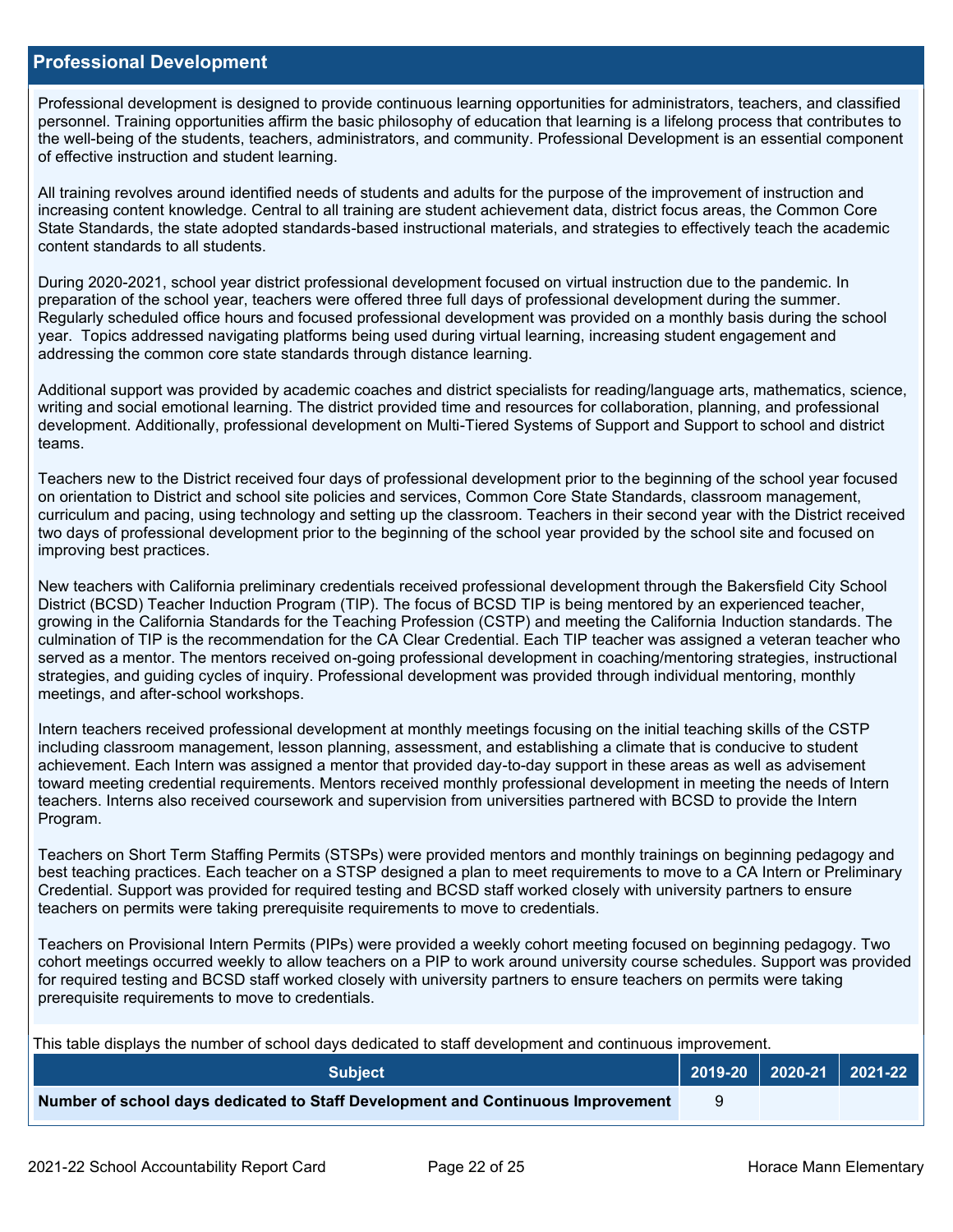# **Bakersfield City School District 2020-21 Local Accountability Report Card (LARC) Addendum**

## **Local Accountability Report Card (LARC) Addendum**

**2020-21 Local Accountability Report Card (LARC) Addendum Overview**



On July 14, 2021, the California State Board of Education (SBE) determined that the California Department of Education (CDE) will use the SARC as the mechanism to conduct a one-time data collection of the LEA-level aggregate test results of all school's local assessments administered during the 2020–2021 school year in order to meet the federal Every Students Succeeds Act (ESSA) reporting requirement for the Local Educational Agency Accountability Report Cards (LARCs).

Each local educational agency (LEA) is responsible for preparing and posting their annual LARC in accordance with the federal ESSA. As a courtesy, the CDE prepares and posts the LARCs on behalf of all LEAs.

Only for the 2020–2021 school year and the 2020–2021 LARCs, LEAs are required to report their aggregate local assessments test results at the LEA-level to the CDE by populating the tables below via the SARC. These data will be used to meet the LEAs' federal requirement for their LARCs. Note that it is the responsibility of the school and LEA to ensure that all student privacy and suppression rules are in place when reporting data in Tables 3 and 4 in the Addendum, as applicable.

The tables below are not part of the SBE approved 2020–2021 SARC template but rather are the mechanism by which these required data will be collected from LEAs.

For purposes of the LARC and the following tables, an LEA is defined as a school district, a county office of education, or a direct funded charter school.

| <b>2021-22 District Contact Information</b> |                                         |  |  |  |
|---------------------------------------------|-----------------------------------------|--|--|--|
| <b>District Name</b>                        | <b>Bakersfield City School District</b> |  |  |  |
| <b>Phone Number</b>                         | 661-631-4600                            |  |  |  |
| Superintendent                              | Mark Luque                              |  |  |  |
| <b>Email Address</b>                        | supt@bcsd.com                           |  |  |  |
| <b>District Website Address</b>             | www.bcsd.com                            |  |  |  |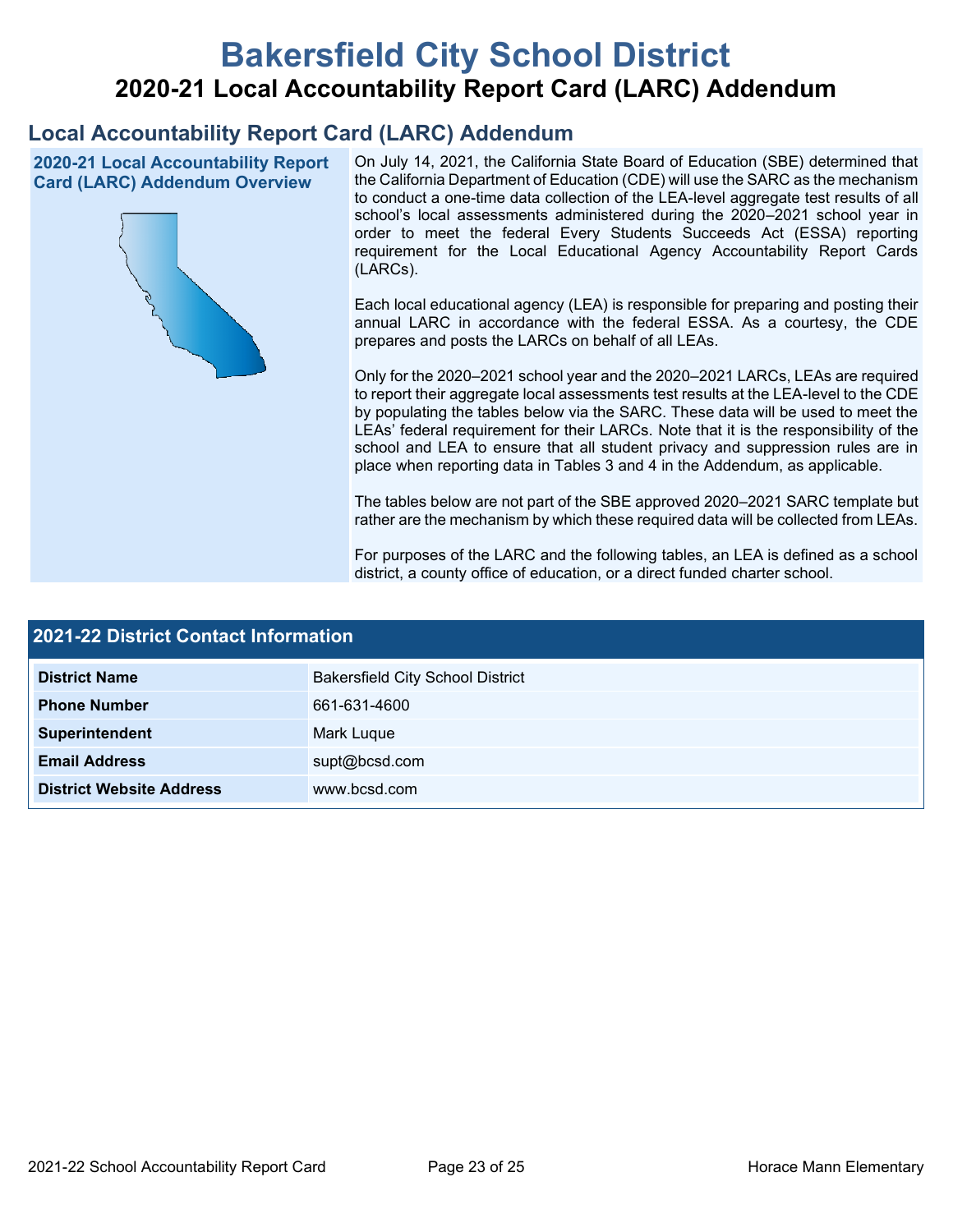## **2020-21 CAASPP Test Results in ELA by Student Group**

This table displays CAASPP test results in ELA by student group for students grades three through eight and grade eleven taking and completing a state-administered assessment. The CDE will populate this table for schools in cases where the school administered the CAASPP assessment. In cases where the school administered a local assessment instead of CAASPP, the CDE will populate this table with "NT" values, meaning this school did not test students using the CAASPP. See the local assessment(s) table for more information.

| <b>CAASPP</b><br><b>Student Groups</b>               | <b>CAASPP</b><br><b>Total</b><br><b>Enrollment</b> | <b>CAASPP</b><br><b>Number</b><br><b>Tested</b> | <b>CAASPP</b><br><b>Percent</b><br><b>Tested</b> | <b>CAASPP</b><br><b>Percent</b><br><b>Not Tested</b> | <b>CAASPP</b><br><b>Percent</b><br>Met or<br><b>Exceeded</b> |
|------------------------------------------------------|----------------------------------------------------|-------------------------------------------------|--------------------------------------------------|------------------------------------------------------|--------------------------------------------------------------|
| <b>All Students</b>                                  | 19655                                              | <b>NT</b>                                       | <b>NT</b>                                        | <b>NT</b>                                            | <b>NT</b>                                                    |
| <b>Female</b>                                        | 9598                                               | <b>NT</b>                                       | <b>NT</b>                                        | <b>NT</b>                                            | <b>NT</b>                                                    |
| <b>Male</b>                                          | 10055                                              | <b>NT</b>                                       | <b>NT</b>                                        | <b>NT</b>                                            | <b>NT</b>                                                    |
| American Indian or Alaska Native                     | 102                                                | <b>NT</b>                                       | <b>NT</b>                                        | <b>NT</b>                                            | <b>NT</b>                                                    |
| <b>Asian</b>                                         | 153                                                | <b>NT</b>                                       | <b>NT</b>                                        | <b>NT</b>                                            | <b>NT</b>                                                    |
| <b>Black or African American</b>                     | 1554                                               | <b>NT</b>                                       | <b>NT</b>                                        | <b>NT</b>                                            | <b>NT</b>                                                    |
| <b>Filipino</b>                                      | 67                                                 | <b>NT</b>                                       | <b>NT</b>                                        | <b>NT</b>                                            | <b>NT</b>                                                    |
| <b>Hispanic or Latino</b>                            | 15770                                              | <b>NT</b>                                       | <b>NT</b>                                        | <b>NT</b>                                            | <b>NT</b>                                                    |
| Native Hawaiian or Pacific Islander                  | 20                                                 | <b>NT</b>                                       | <b>NT</b>                                        | <b>NT</b>                                            | <b>NT</b>                                                    |
| <b>Two or More Races</b>                             | 324                                                | <b>NT</b>                                       | <b>NT</b>                                        | <b>NT</b>                                            | <b>NT</b>                                                    |
| <b>White</b>                                         | 1665                                               | <b>NT</b>                                       | <b>NT</b>                                        | <b>NT</b>                                            | <b>NT</b>                                                    |
| <b>English Learners</b>                              | 4700                                               | <b>NT</b>                                       | <b>NT</b>                                        | <b>NT</b>                                            | <b>NT</b>                                                    |
| <b>Foster Youth</b>                                  | 173                                                | <b>NT</b>                                       | <b>NT</b>                                        | <b>NT</b>                                            | <b>NT</b>                                                    |
| <b>Homeless</b>                                      | 1436                                               | <b>NT</b>                                       | <b>NT</b>                                        | <b>NT</b>                                            | <b>NT</b>                                                    |
| <b>Military</b>                                      | 14                                                 | <b>NT</b>                                       | <b>NT</b>                                        | <b>NT</b>                                            | <b>NT</b>                                                    |
| <b>Socioeconomically Disadvantaged</b>               | 18281                                              | <b>NT</b>                                       | <b>NT</b>                                        | <b>NT</b>                                            | <b>NT</b>                                                    |
| <b>Students Receiving Migrant Education Services</b> | 630                                                | <b>NT</b>                                       | <b>NT</b>                                        | <b>NT</b>                                            | NT                                                           |
| <b>Students with Disabilities</b>                    | 2350                                               | <b>NT</b>                                       | <b>NT</b>                                        | <b>NT</b>                                            | <b>NT</b>                                                    |